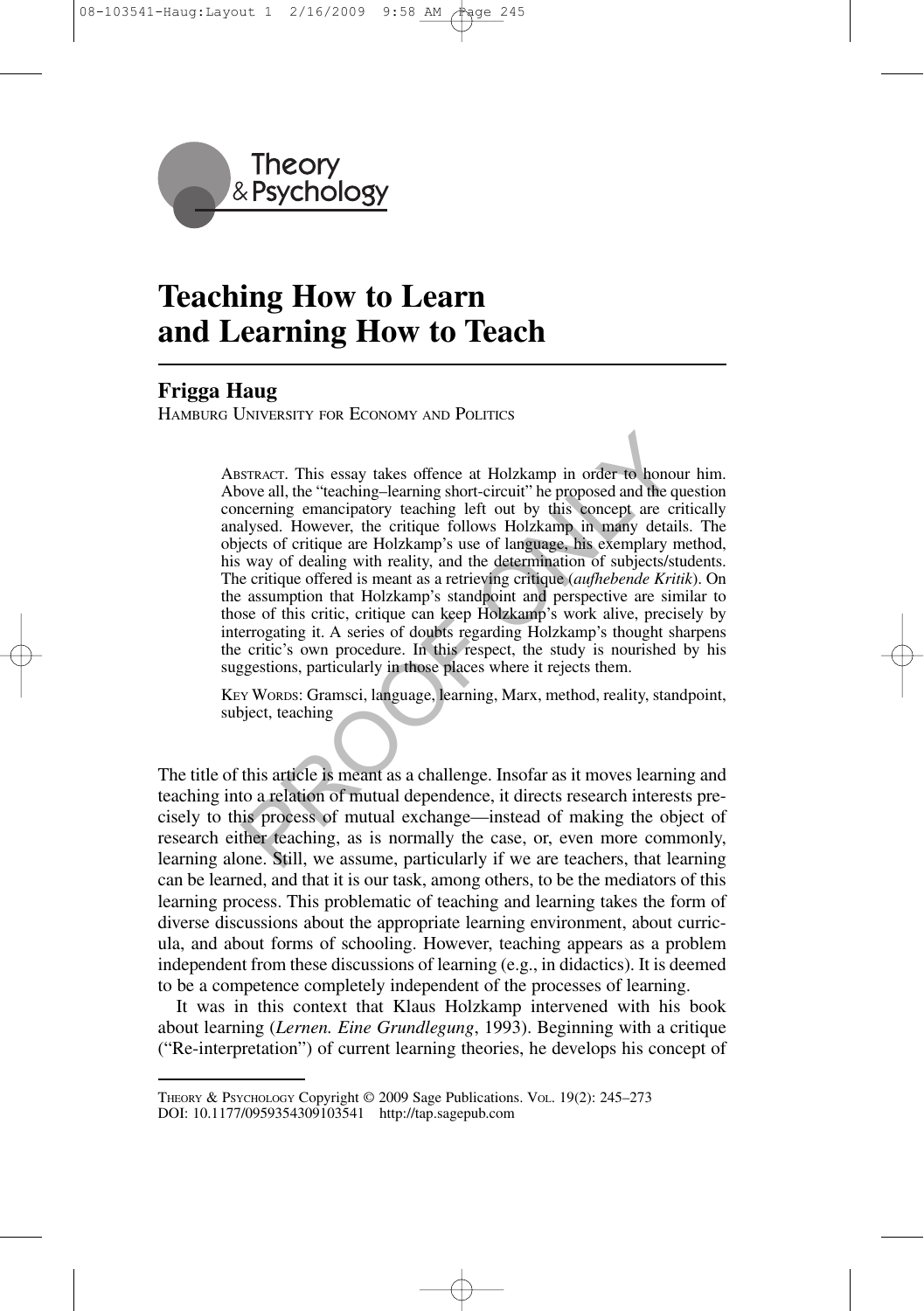learning as *subjective action*, *intentional*, and as *problem-orientated*. Only when something becomes a problem for "me", as one of my goal-orientated actions, do I pause in full stride, as it were, in order to learn the competencies that I lack. With that, the reference of the action is changed. It requires a suspension of a previous action in order to put in its place, as a new goal-orientared action, the filling in of the "hole" in competencies. Strategies of knowledge appropriation are developed and deployed until the problem is resolved and the old action can be continued. Holzkamp's theory of learning from the standpoint of the subject speaks exclusively of this standpoint. This theory therefore takes the self-determined subject/ student with determinate causes as a point of departure, thereby "making the subject of learning once more capable of discourse and discussable" (Holzkamp, 1993, p. 15). Holzkamp's theory of learning is presented as a "scientific investigation of subjectively rational grounds" ("*subjektwissenschaftlicher Begründungsdiskur*", p. 15).

Season (virtually, 1775, p. 15). To Example 1 and school and satisfied as a "scientific investigation of subjectively rational ground sense that of the school-in sense that of processes of learning as automatic school-in Despite providing perfectly reasonable considerations regarding why it is nonsense to think of processes of learning as automatic school-institutional processes—if "learning in itself", which certainly occurs all through life, is investigated—Holzkamp nevertheless dedicates almost half of the book (200 pages) to a critique of the school and the role of the teacher. Among other things, a fierce critique of teachers' monopoly of questions—a scenario that, at any rate, appears to have been largely overcome in the meantime by other diverse strategies leads him finally to the "critique of the teaching–learning short-circuit" (pp. 391ff.). What is meant by this phrase is that it is an error to think of learning processes as a type of transmission in which the teacher sends stuff and students wait to receive stuff and, in the end, learn what they are supposed to learn.

The denial of the mediation of learning activities by subjective learning motives is already done by the conceptual short-circuiting of "teaching" and "learning": that is, the positing of the equivalence of learning with teaching = learning [*Lehrlernen*], in which the contradiction between the official idea of teaching (normally) necessarily brings forth, when there is optimal instruction by the teacher on the basis of their professional competence, the intended learning processes, and the reality of learning and schooling from the standpoint of the students which gets in the way of these ideas, can be "managed" by manifold linguistic-practical shifts in meaning. (p. 391)

Holzkamp provides a foundation for this sentence by means of considerations and discussions of schooling as a disciplinary power which supervises, controls, demands, and measures performances; which sanctions and differentiates, and finally "mystifies marks" (p. 377). As much as a whole series of rational grounds and phenomena related to these may be exaggerated in their particulars or may even have been outdated, there is nevertheless a general sense that the school system deserves to be revolutionized from the ground up, a sense so strong that it seems to be futile to evaluate anything and everything which speaks for such a transformation. Agreement with Holzkamp's critique in general produces a type of indifference toward the legitimacy of his substantiating statements. However,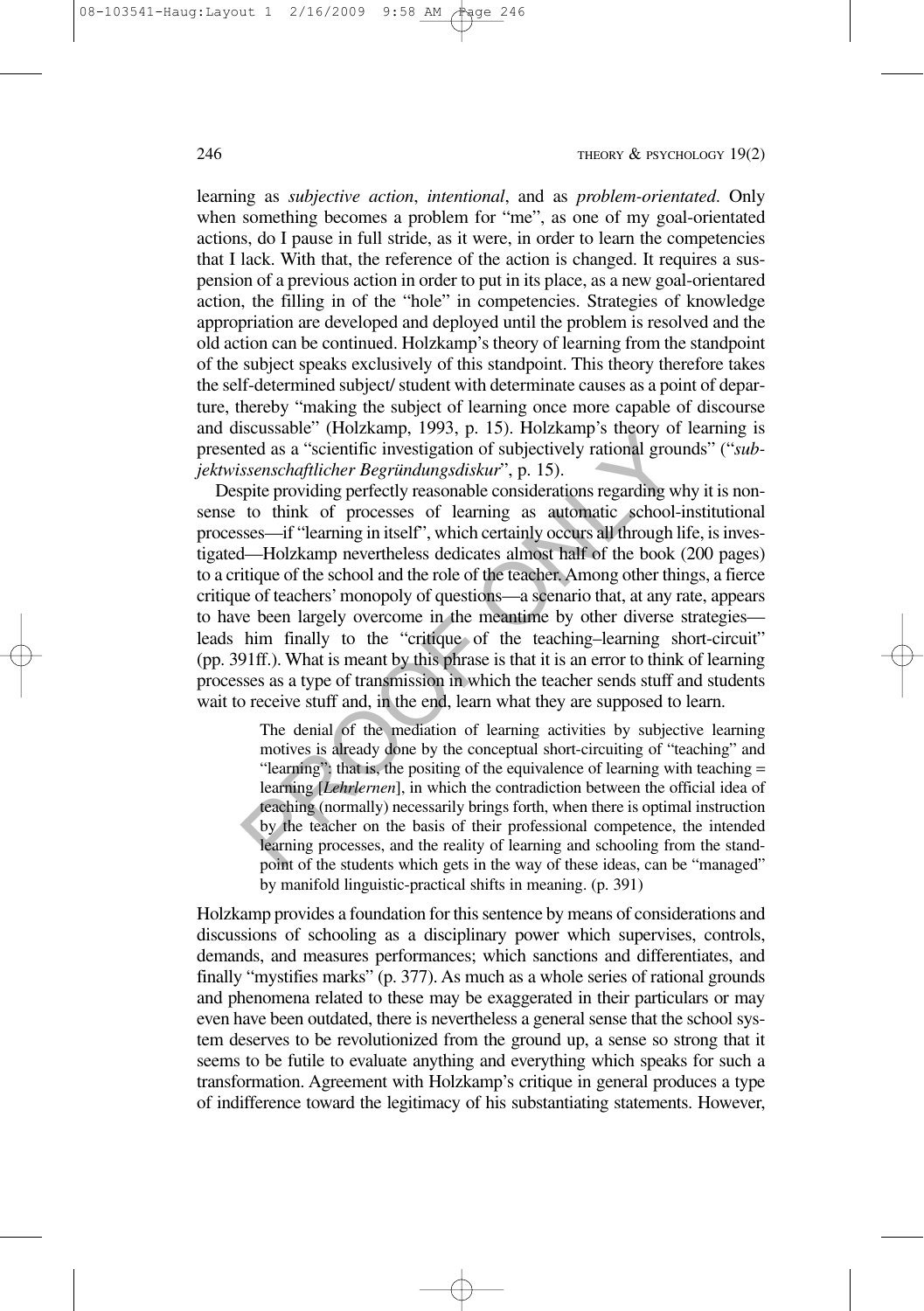my uneasiness remains. It concerns the radical mode of Holzkamp's articulation, which is unambiguous, allows no doubts, and recognizes no contradiction. In short, overall I am left with the impression that teachers, even if innocently bound to curricula and institutions, are harmful for students. As proponents of "teaching = learning" (*Lehrlernen*) (from p. 391 onward throughout the rest of the book the concept is used pejoratively), teachers pursue a false praxis.

### **Agreement as Critique**

08-103541-Haug: Layout

My uneasiness prompts an intervention on different levels. I am immediately in agreement with the different statements on "teaching = learning" (*Lehrlernen*), but in a way which intensifies the feeling that I am making it too easy for myself and, above all, that I am sitting on the side of the winner: that is, on the side of those who hold learning facilitated by teaching (*Lehrlernen*) to be practically impossible and who therefore do not have to attempt it.

Entre with the uncertainter statements on the uncertainty  $\sim$  texting that I am away which intensifies the feeling that I am making is self and, above all, that I am sitting on the side of the winner: ide of the winner i This pose of the winner is shaken by the necessity to reproach myself with the fact that I myself teach (just like Holzkamp did); that we have been pursuing something in our practices up until now according to the conception that learning is advanced by teaching, however much it is of course clear that any learning must be done by the respective students/subjects themselves.

I have transformed this problematic into a research question: Do students really have no need for a teacher, or, can teachers really not be helpful in any way in the learning process for those learning?

These questions lead me to the connection between teaching and learning given in the title; a connection that I now, on the contrary, assume *positively* and change into a new object of research. What do we actually know about teaching and the role of learning in teaching?

I am beginning to have doubts about the way in which Holzkamp presents reality (in this case, school and teachers) as proof for his theoretical statements.

These doubts are also based on the method of presentation which I would like to provisionally call "subliminal". I mean by this a linguistic procedure which uses words in such a way that the reader produces a meaning—for example, that teachers are harmful for students—which, however, is not to be found exactly so in the text at all, thus enabling the "defenders" of Holzkamp's statements to insist upon a retraction of charges against him.

Since both of the first two points are merely questioning points of selfclarification, I will examine the last four points in reverse order.

# **Subliminal use of Language**

I thus begin with the last point and place Holzkamp's previously quoted statement under the magnifying glass: It commences: "[T]he denial of the mediation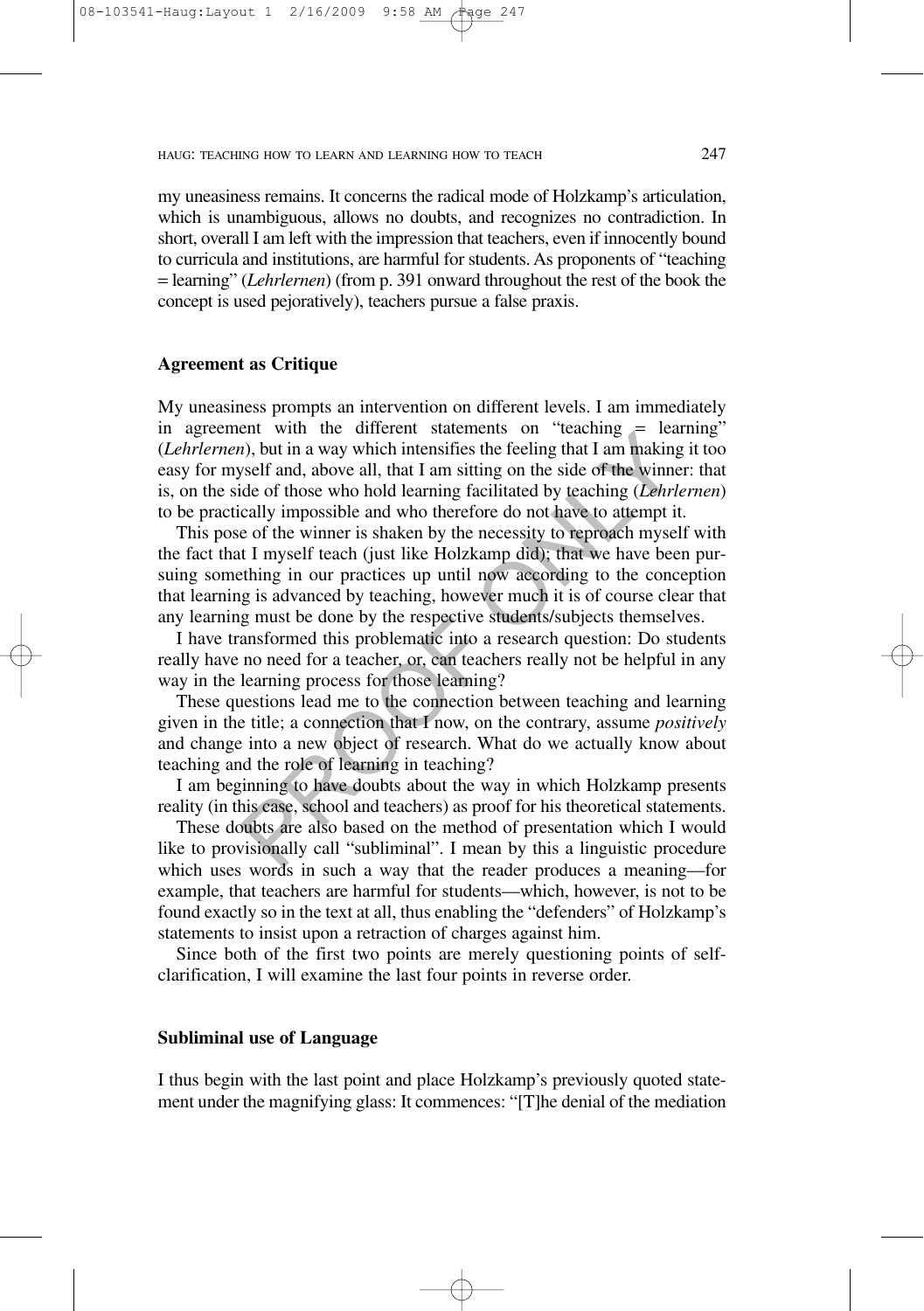Frame that the calculation and the calculation of Accuration<br>mumissioning of teachers with their modes of implementing the<br>exhibition of thuggested that whenever teachers pursue a learning goal (i.e.,<br>udents' learning)—fo of learning activities by subjective learning motives ..." (1993, p. 391) Denial is a strong word. It suggests that someone actively and persistently describes a given set of facts falsely. The statement appears in the context of school curricula in which the learning goals are formulated. Undoubtedly, what is meant is that the "subjective learning motives" are ignored in curricula or, at least, are not their point of departure. The accusing word "denial" makes it necessary to assume that there is a bureaucracy which intentionally makes real learning impossible for the students. This, according to Holzkamp, is "already done by the conceptual short-circuiting of 'teaching' and 'learning', that is, the positing of the equivalence of learning with teaching = learning [*Lehrlernen*]". This first part of the sentence gains its convincing power from an analysis in which one is carefully led to the conclusion that the establishment of learning goals and the commissioning of teachers with their modes of implementing these goals is on the whole the victim of a type of anti-democratic reification of the subject. It is suggested that whenever teachers pursue a learning goal (i.e., a goal for the students' learning)—for example: "Today we will read about the French Revolution," during which the teacher hopes to transmit history and at the same time to strengthen feelings of justice and to animate a love of freedom and solidarity, possibly even mixing in Olympe de Gouges with her grand sentences about the connection between social decay and the oppression of women—the teacher, in setting or pursuing the goal, posits him- or herself as the student/ subject of learning and so fails the students because this is not the students' learning goal/problem. Talk of the teacher as "substitute subject of the learning process" (p. 390) draws its plausibility from the condition that teachers are responsible, as it were, for ensuring that the learning goals are followed. Here, once again, one is readily scandalized by the implied reference. Moreover, the question about what teachers can do as teachers increasingly vanishes from view due to the way the problem is posed.

This reduction of teaching to one sole function (ensuring that learning goals are followed) obscures the role of teaching. This is then intensified by the remainder of the sentence:

> …in which the contradiction between the official idea of teaching (normally) necessarily bringing forth, when there is optimal instruction by the teacher on the basis of their professional competence, the intended learning processes, and the reality of learning and schooling from the standpoint of the students which gets in the way of these ideas, can be "managed" by manifold linguistic-practical shifts in meaning.

Since the context and direction of the sentence tend towards a negative perception, one reads in each instance the opposite as positive and gains the impression that the "professional competence" of teachers is, if not damaging, nevertheless superfluous. As an explanation, Holzkamp adds in this context that the failure to reach learning goals—for example through physical ("often not there") or intellectual ("doesn't pay attention, doesn't listen") absence—is motivated. One is once more required to think that both being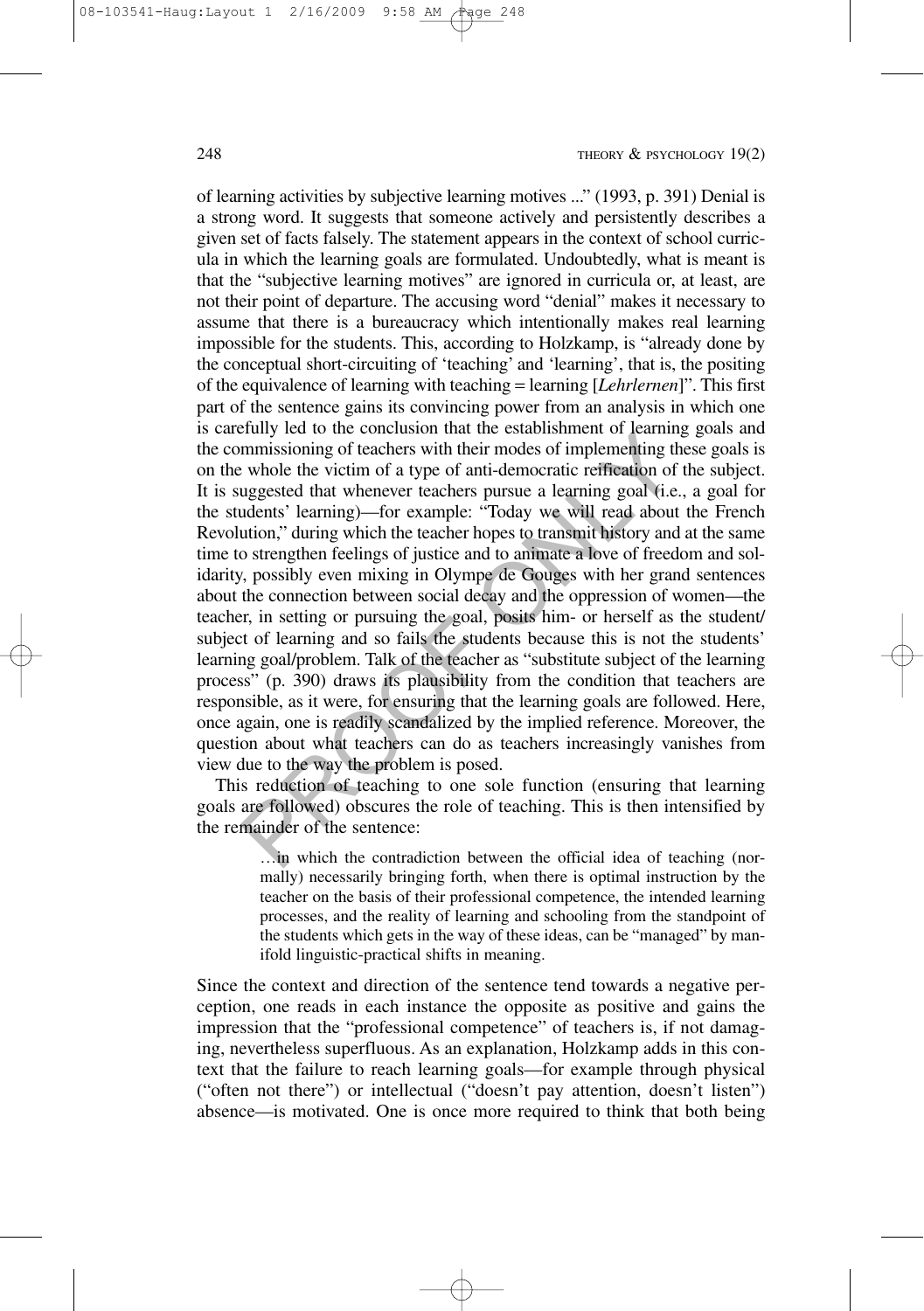present and listening do not have any relevance at all for learning processes, which, instead, are exclusively dependent on the students' subjective way of posing a problem, precisely because learning must be subjectively motivated, or is a subjective act and self-directed. But what are the consequences of this claim for teaching?

# **On Dealing with Reality**

Frequence of the section of the section of the transmit of the transmitted above. The cannotation die *Berliner Senatsverwaltung*), in which he the connotation of 'teaching' and 'learning', along with ignoring bject, is a Holzkamp does not choose as a reality-excerpt this impetus to historicalpolitical clarification such as the history lesson on the French Revolution that we considered above. Nor does he choose the example of how Critical Psychology can be taught. Rather, he selects the school curriculum (from the Berlin Senate Commission, *die Berliner Senatsverwaltung*), in which he finds that "here the connotation of 'teaching' and 'learning', along with ignoring the learning subject, is already established by the choice of words and the type of formulations" (1993, p. 393). The curriculum is organized according to learning goals and learning contents: that is, what should be transmitted and by means of what material. For example, the learning goal is to see philosophy as a means of coping with life, and the reading material is the Latin instruction of Cicero and Seneca (p. 394). From the fact that teaching tasks are formulated in these terms of goals and contents, Holzkamp draws the conclusion that here, in an exemplary way, the "teaching–learning short-circuit" is at work.

From the type of prevailing specifications, it follows that what the teacher has to teach at the time is continuously expressed in terms of learning effects upon students: "the child comprehends ...", "the child can ...", "the child has at his/her disposal ...", and "the student is able". The question about how and from what evidence one thus knows that the students have here taken over what was taught by the teacher as their learning problematic can no longer be posed: the learning of students is, according to official school regulations, solely a problem of the teacher. (p. 395)

Agreement with this diagnosis hides the necessary questions that are disguised by this way of posing the problem. It is certainly correct to assume that teaching plans are full of insinuations, that they overlook learning students/ subjects, and, above all, that they posit ideological goals. However, the absolutization of this specific context and its transformation into categorical theorems makes the following complex of three questions, which are particularly important to me, completely invisible, if not in fact impossible. First, the critical differentiation internal to given learning goals and their definition: that is, the capacity to make a distinction between whether adaptation and subjugation are drilled or instead whether the opening up of the aspiration for emancipatory horizons is desired. The over-generalization condemning learning goals as being imposed from the outside is the same, whether the goal is domination or liberation, since Holzkamp rejects learning goals outright. But this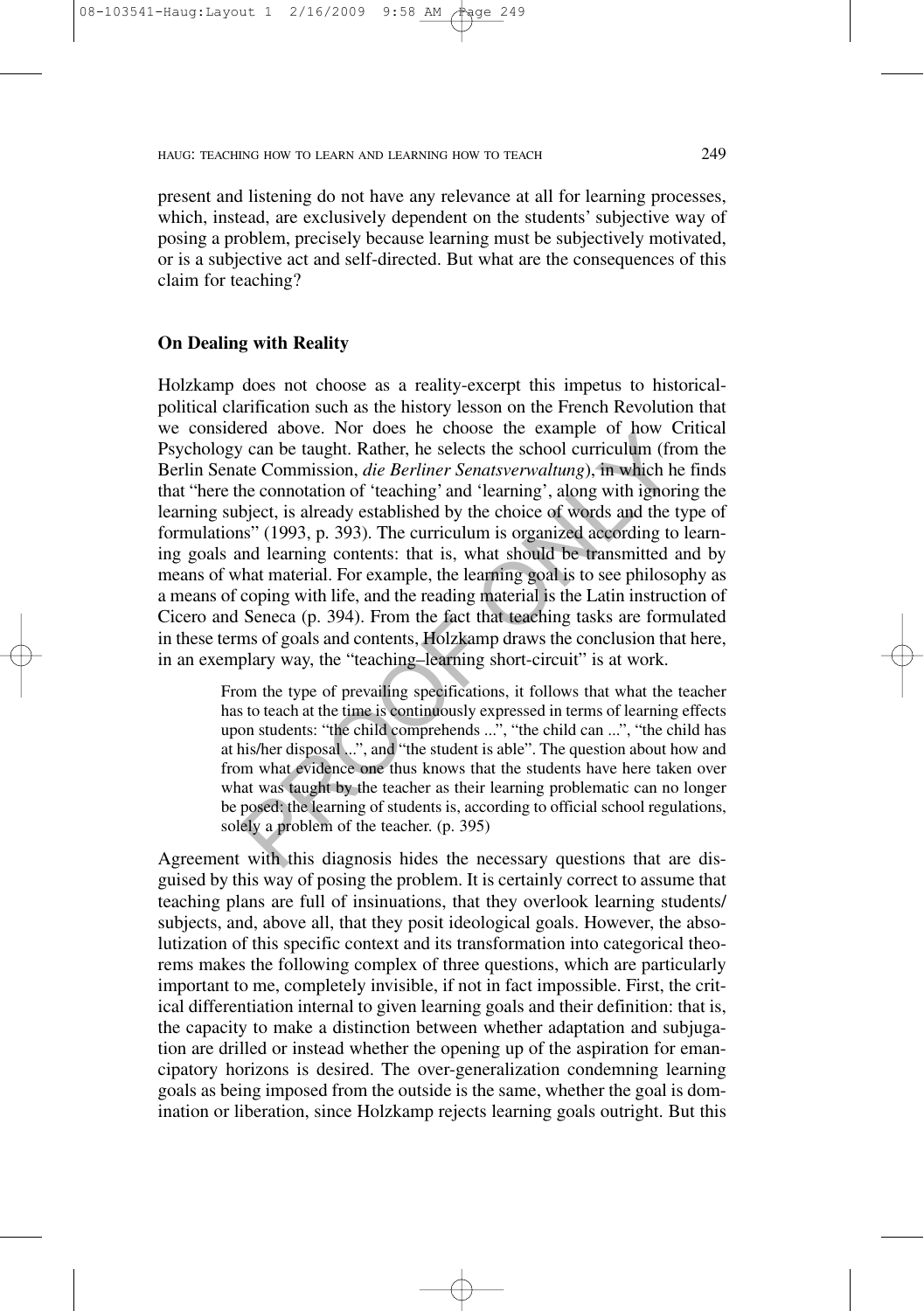would mean that there can be no worthwhile dispute about curricula at all. Second, the question concerning the quality of the teachers, their competence, expertise, and qualifications is entirely obscured. If it is deemed generally valid that teachers do not actually have anything to do with the learning process, then, equally, the manner in which they fulfil their teaching task is irrelevant. With the demise of the teacher, the third question arises, namely, how do we think of political enlightenment, the passing on of knowledge of liberation, and the deployment of one's own experience; in short, how do we think of emancipatory teaching? What is meaningful for us as teachers in teaching? Why are we teachers anyway?

All of these questions are cancelled by Holzkamp's absolutization of self-activities in learning. While I strongly agree that learning is a subjective activity and can only be carried out by the students/subjects themselves, it remains uncertain whether and how this self-activity can be prepared, supported, nurtured, promoted, or hindered—for example, by teachers.

# **On the Relation of Teaching and Learning**

Eventually and carring is a metally applied with studing is a commonly by and can only be carried out by the students/subjects then<br>ins uncertain whether and how this self-activity can be prepaid, nurtured, promoted, or hi We thus come to the heart of our formulation of the question concerning the connection between teaching and learning. The terrain is littered with various potential pitfalls. Critiques of centuries of terrible schooling practices and authoritarian styles of discipline have prepared the way for a united struggle against any and every educationalism, against any transmission of knowledge from above. It is from this history that Holzkamp's position draws its plausibility and his radical rejection of teaching = learning. With the attempt to hold firm to the necessity, indeed, to the pathos of teaching, we furthermore find ourselves on the fragile terrain of political action. History has taught us that all forms of leadership from above and attempts at movements from below through models of the avant-garde or through the dictatorship of a party are doomed. "If we don't liberate ourselves, freedom for us will remain without consequences," as Peter Weiss (1976, p. 226) memorably writes about the necessity of the self-activity of the many.

And yet it remains an open question as to the how and why of teaching: how this teaching itself can be learned, and how *learning* must be taught. These questions immediately have general import: How does one become a member of one's society? How does one appropriate the powers of human species-being, which Marx (1845/1998) said were the "ensemble of the social relations" (p. 6)? Holzkamp's absolute focusing on self-activity in this process ignores the fact that individuals can definitely fail to achieve this appropriation; that what they experience and accept as a "subjective learning problematic" is itself already socially formed. Therefore it is not entirely sufficient that we direct the question of learning processes, processes of one's own development, to the student/subject, or to oneself.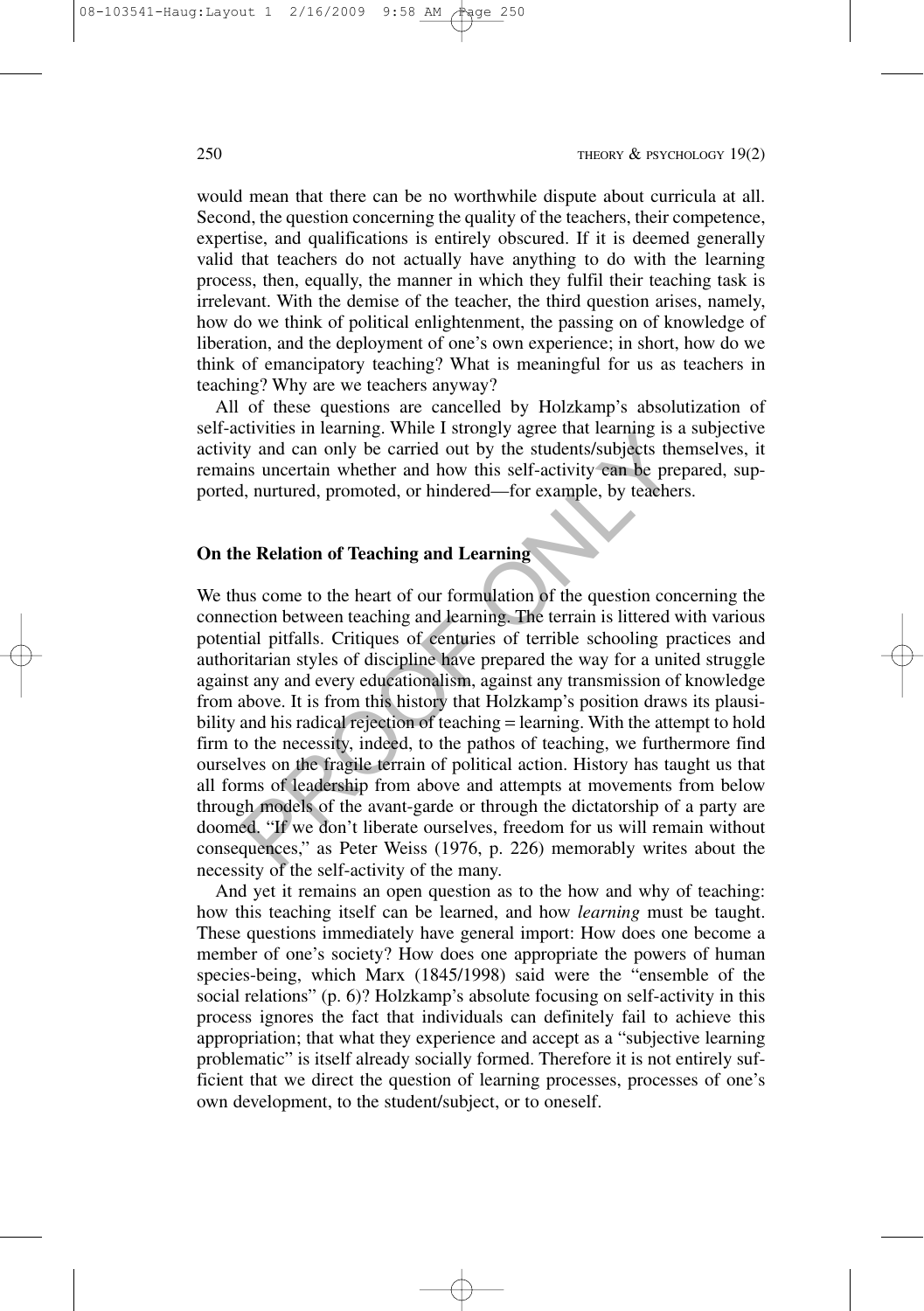08-103541-Haug: Layout

or decept successes, and so or, when were not an incurate in<br>the stutction, and during which the student "disturbs" the lesson, selfection and, if he wants to remain in the classroom after the all<br>minutes to take notes, is In short, the same everyday experience of learning from which Holzkamp drew his examples for the absurdity of the assumption that learning goals in the curricula could coincide with the learning movements of the students incites me to an opposed consideration: namely, how and when teachers can contribute to the success of learning goals; or how teachers can motivate learning processes and prevent students' self-damage. Holzkamp's examples at this point are coherent and enlightening, much more convincing than the chaotic experiences of everyday life. Thus he gives the example of a student who sits in class and learns; the student is really struck by a problem posed by the teacher and then proceeds to work on the problem himself, to take the problem on "as his learning problematic". This process requires a labour which deeply grasps in inner monologue the uncovering of deeper structures, and so on, which were not all intended in the course of instruction, and during which the student "disturbs" the lesson, so to speak, by reflection and, if he wants to remain in the classroom after the allotted time of 45 minutes to take notes, is sent by the teacher out to the playground (Holzkamp, 1993, p. 477). The curious thing about this example, like others Holzkamp gives, is that its ideal-typical imaginary picture is so constructed that it is entirely inappropriate for actual learning situations, schooling processes, and the ways in which individuals work themselves into their societies, but rather posits instead a pure construction. It belongs to the early skills of dealing with our fellow human beings wherein we do not immediately notice, say, every expression of emotion in the other's facial features. Everyone knows that the situations in which one is completely immersed in a single task and no longer notices anything going on around one are very rare. Yet one learns early on to do different things at the same time and above all to think of different things at the same time. So there is nothing to speak against finding one's own path through the school situation: "with one ear" paying attention to the progress of the lesson and "with the other" to be planning the afternoon, and so on. The rigidity with which learning here appears to be tied up to a monk-like isolation excludes the majority of society's members from learning, and not only in the school—incidentally, particularly women with small children on whom one must always keep "one eye". However, Holzkamp, recounts the drama of a student plagued by school discipline, a teacher and a curriculum, in an increasingly dramatic way, until he comes to the conclusion that what is lacking for learning in school is "an unthreatening state, removal of burdens, unconditional trust ... tranquillity" (p. 485). On this account, teachers, the means of the school, could then only be useful if

> I thus were not through that permanently obliged, besieged, forced onto the defensive, that is, I must withdraw, feign, do a deal in order to survive, but rather, if I could freely relate to the offer [*Angebot*] of schooling ... before this background the real school appears, despite claiming to be a site of learning, as a location of human neglect and neglect of the learning culture. (p. 485)

In my opinion, Holzkamp's language slips into the field of an "offer", as a possible arrangement of schooling worth striving for, and "demand", as "free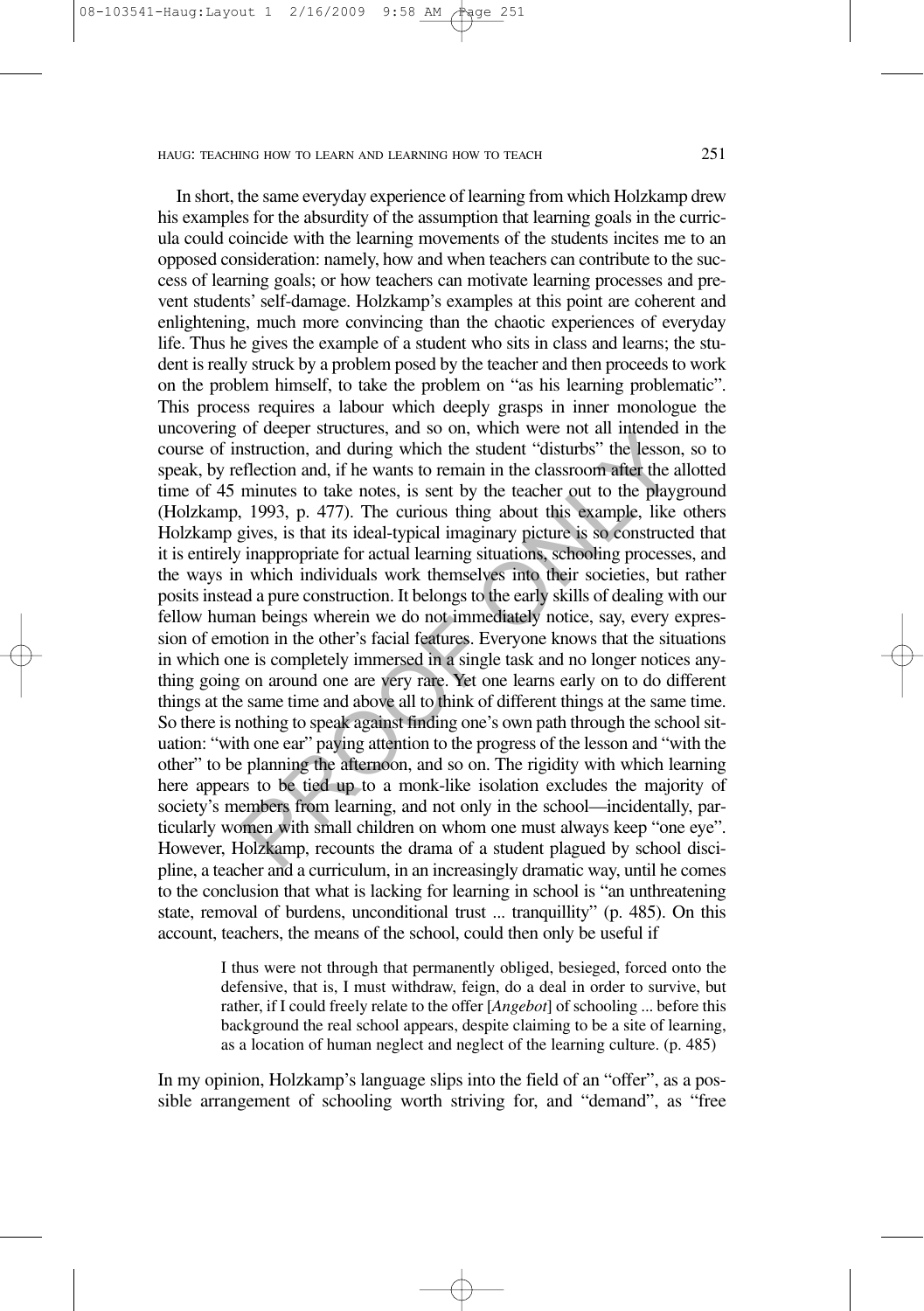behaviour" as individual choice, because in the construction of his examples he misses the opportunity to think of learning as a social process, and "growing up and into" society as a laborious task—these being contradictory to schooling. Above all, the capacity to organize self-actively a learning process in one's own time is posited as an ideal student/subject who is not fuddled by any of the social rubble. One is not supposed to give in to the temptation to set against Holzkamp's ideal-type image the history of other students/subjects since, presumably, others are of course always excessively present in consciousness.

### **Teaching for what Ends?**

ne-sidedness of Holzkamp's "learning" construction and its ve reality of schooling induces me to proceed just as one-sided on the merits of school learning and teaching. But because oressed by the impulse to regard the sch The one-sidedness of Holzkamp's "learning" construction and its verification by the reality of schooling induces me to proceed just as one-sidedly and to insist on the merits of school learning and teaching. But because I am not unimpressed by the impulse to regard the school as damaging and the teacher as disposable, I have posed the problem from the opposite side: for what could students/subjects, who we thus think of as self-active learners, *use* teachers? This way of posing the question goes beyond Holzkamp's teaching–learning short-circuit in that we now do not begin from the assumption that there is a correspondence between teaching material and learning effect. Rather, we suppose that there are different paths to different learning goals which more or less reach such goals depending upon the teachers' skill and the capacity to select and offer from the multitude of social knowledge such as will be accepted by the individuals subjectively as their learning problematic, that is, as something which they want to know. This formulation admits of a series of presuppositions which need to be made explicit. The most problematic of these are perhaps those that presuppose that individuals are always already a part of a society which they find ready-made and in which they must conduct themselves such that they are disposed to limit their selection of goals they deem worth striving for. If one observes children, one will recognize without much difficulty that even at play they do not shirk effort and exertion. Rather, even from early on they are already eager to do freely everything that leads to something useful in life at least once, and to avoid doing so over a longer period. Briefly, children at a very young age develop an instinct or sense for what could be regarded as work and, in opposition, claim the right to not-work. As long as one views work activities, that is, activities which contribute to the reproduction of one's self, others, and the society, as not contributing to the development of the individual, this almost spontaneous flight of fancy may be unproblematic. For the project of shaping the conditions of life in common, and based on mutuality, there are large problems to confront. These appear in the form of ethics, that is, the question of how the orientation (*Haltung*) of mutuality can be learned. Furthermore they also appear in the form of the question of how the cultural technologies of humanity can be appropriated.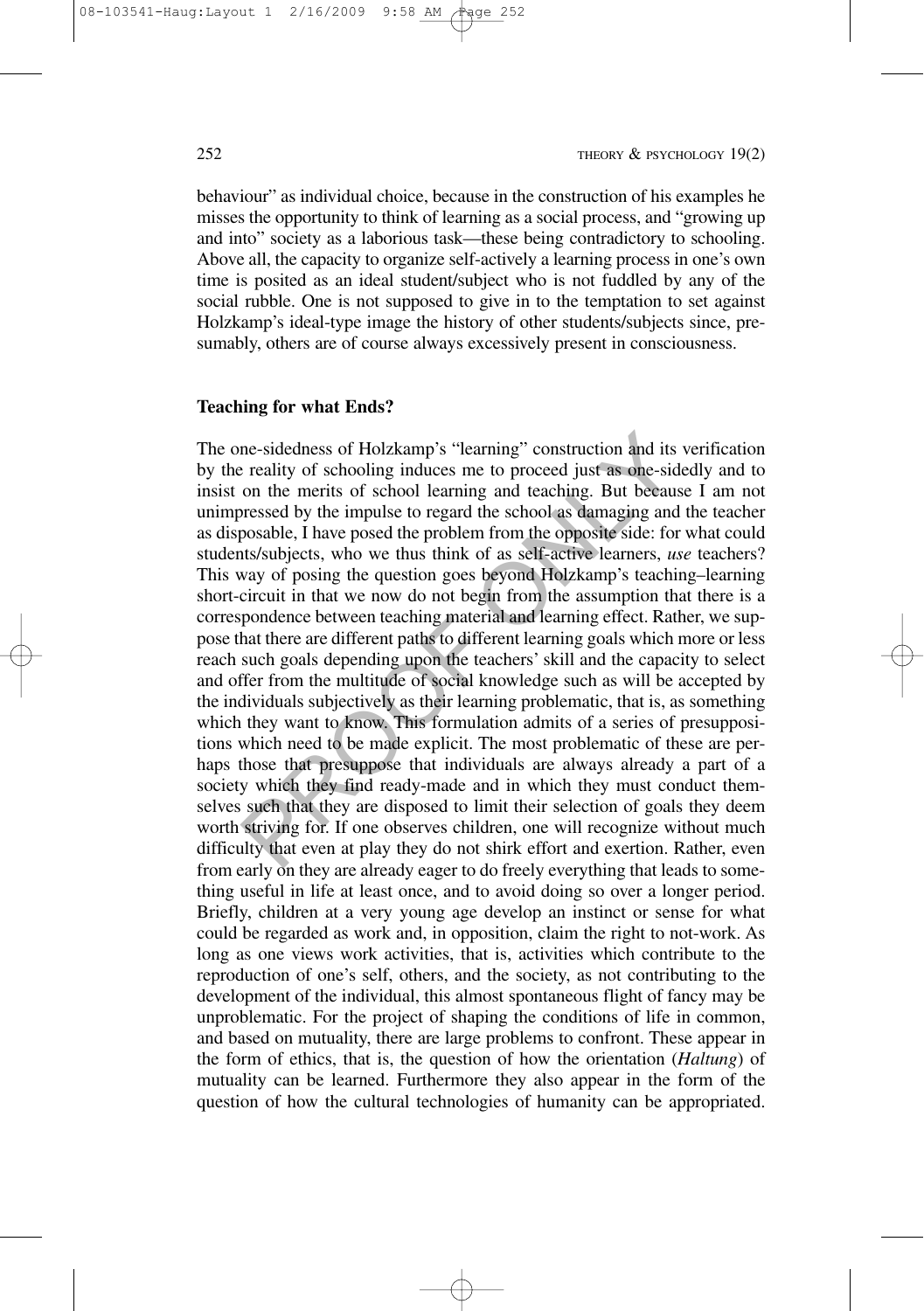"Opening of the world" (*Weltaufschluss*), as Holzkamp refers to this, also includes, of course, working oneself into existing skills and discoveries. This can also be experienced as work that, of course, is not to be thought of merely in the form of wage labour, but as every goal-determined confrontation with the world which seeks to shape it.

becomed that are organization of an estoor also serves a<br>inction in a determinate society such that the wage labour con-<br>essary are indeed acquired. Furthermore, it is clear that stud<br>different milieus and hence that there The school is an achievement! It is set up so that those growing up may be integrated into society but not yet to integrate them as children into the wage labour process. Rather, its purpose is to organize for them a common time-out, in which, stated in ideal-typical terms, they are able to appropriate in common the socially available capacities and accumulated knowledge. Of course, the school is located in the middle of a society torn apart by contradictions. It is therefore to be reckoned that the organization of the school also serves a disciplining function in a determinate society such that the wage labour competencies necessary are indeed acquired. Furthermore, it is clear that students come from different milieus and hence that there are class, ethnic, and gender differences/problems to be dealt with prior to the strived-for social capacities. In the family and on the street, individuals have already been sorely rubbed and formed; they have already had experiences and already developed behaviours that avoid learning. All of these preconditions determine the learning climate when teachers, themselves equivalently more or less competent and operating in similar contradictions, walk into the school classroom. What, then, can teachers do in order to enable and to support learning processes of students?

My intervention "Leading Experiences into Crisis" (see Haug, 2003, chap. 4) was from the beginning strongly contested as well as enthusiastically received. In that work I sought to ascribe to teachers a function in very difficult circumstances. Since teachers are at the front line in terms of encountering students (also those at university) who already come with a learning orientation (*Haltung*) which can cause damage to themselves, a process must be worked out which, in the one movement, both sets about the forgetting, or "unlearning", of the old and, at the same time, strives for the appropriation of the new. Therefore, students should come to be in a position where they can reflect on themselves, contradict themselves, and cast aside habits and open themselves to the new. Spontaneously, it occurs to me that there are concepts which are relevant to attempts to teach, concepts whose dubious character is already obvious in the appellation. Are we supposed to convince the students, to seduce them, or to manipulate them? The task of enabling students to know and acquire capability begins differently from where Holzkamp begins. It begins not from a type of innocent willingness to learn but rather, on the contrary, from the task of the teacher to bring about some movement in students' refusal to learn in this society. From this starting point, teachers are confronted with the task of placing students' habits in question, shaking their fixed knowledge, and analysing their fixed orientations (*Haltungen*). In doing so, students are challenged emotionally so as to secure the uncertainties that accompany a departure from old positions. However, students also need to draw upon their own experience with dealing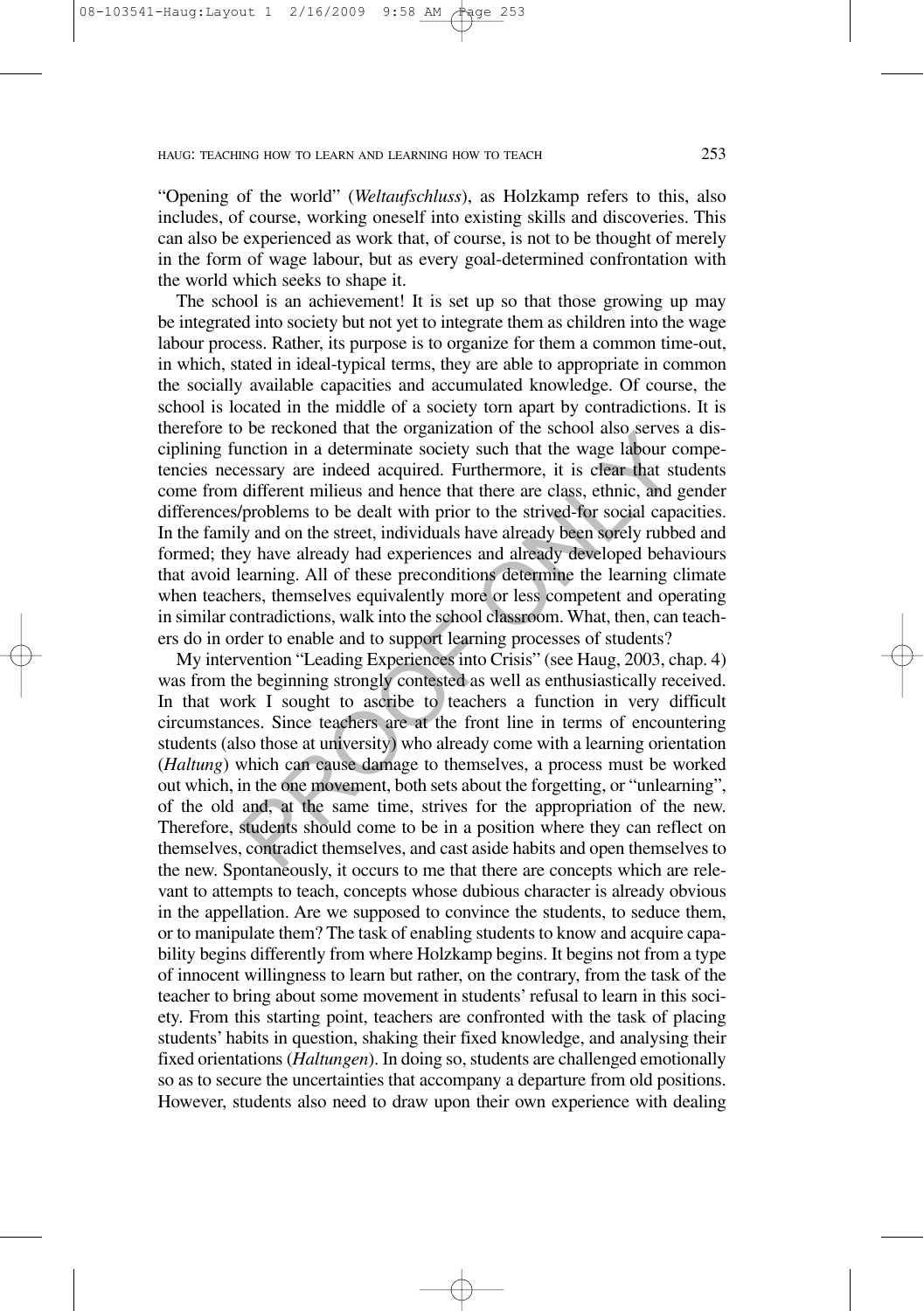with their experiences in this society, a fund of knowledge and perceptions; in short, a "critical competence for dealing with experience". To lead students' experiences into crisis is supposed to mean making it impossible for them to remain stationary in positions that are themselves the result of the processing of experience. In this way, "unlearning" or forgetting becomes a central subjective task, and to make this possible and to secure it becomes a goal of teaching.

This way of posing the question subverts Holzkamp's idea of the subjective posing of the problem without, however, negating it. The displacement aims at the problematic of making possible "subjective problem positing" and at the same time places in question the fact that the members of this society, coming out of difficult relations, pose themselves subjective problems which are useful and central for their capacity to deal further with life. It is hard to write this without immediately being subject to the suspicion of claiming to know it all, and the right to know what is good for others. There is thus no way of avoiding the question: Is there not, in all the affirmation of the selfactivity of learners, both knowledge that contributes to domination and knowledge that contributes to liberation, both of which can be transmitted and taught, even if these have not been posed by individuals as their own tasks?

# **Self-Determined Subjects?**

the wind contact for due to due to the suppliert to the supplier of the supplier to the supplier of clicitation of clicital in and the right to know what is good for others. There if a wind incernal incernal in the affirma Through this focus on teaching, it can appear as if the students/subjects of learning remain under-attended, as if learning is not discussed from their standpoint. However, the theory of teaching presented here is indebted to a determinate conception of the acting students/subjects. Doubts about the idea of setting up self-determined subjects in successful learning processes is based on the view that the subjects themselves are involved in the dominant relations, that they are not unitary but multiple, inwardly torn, fragmented; that they build themselves and regularly transform themselves. In short: the suggestion to take the student/subject as the point of departure of science first of all requires a critique of subjects within dominant relations. This moves the posing of the question concerning learning in the direction of ideology-critique and political pedagogy. Teaching becomes a psychological and political intervention and fundamentally assumes diverse knowledge about domination and its reproduction, about society and its possibilities of appropriation, and about the socialization of individuals. In my learning book I have closely examined, among other elements, "Master Teachers", in order to learn the art of teaching from them: notably, Bertolt Brecht and Virginia Woolf.

### *Brecht as 'Master Teacher'*

Brecht is for me of particular importance because he ran his theatre as a critique of experience. He recommended departing from people's daily experience to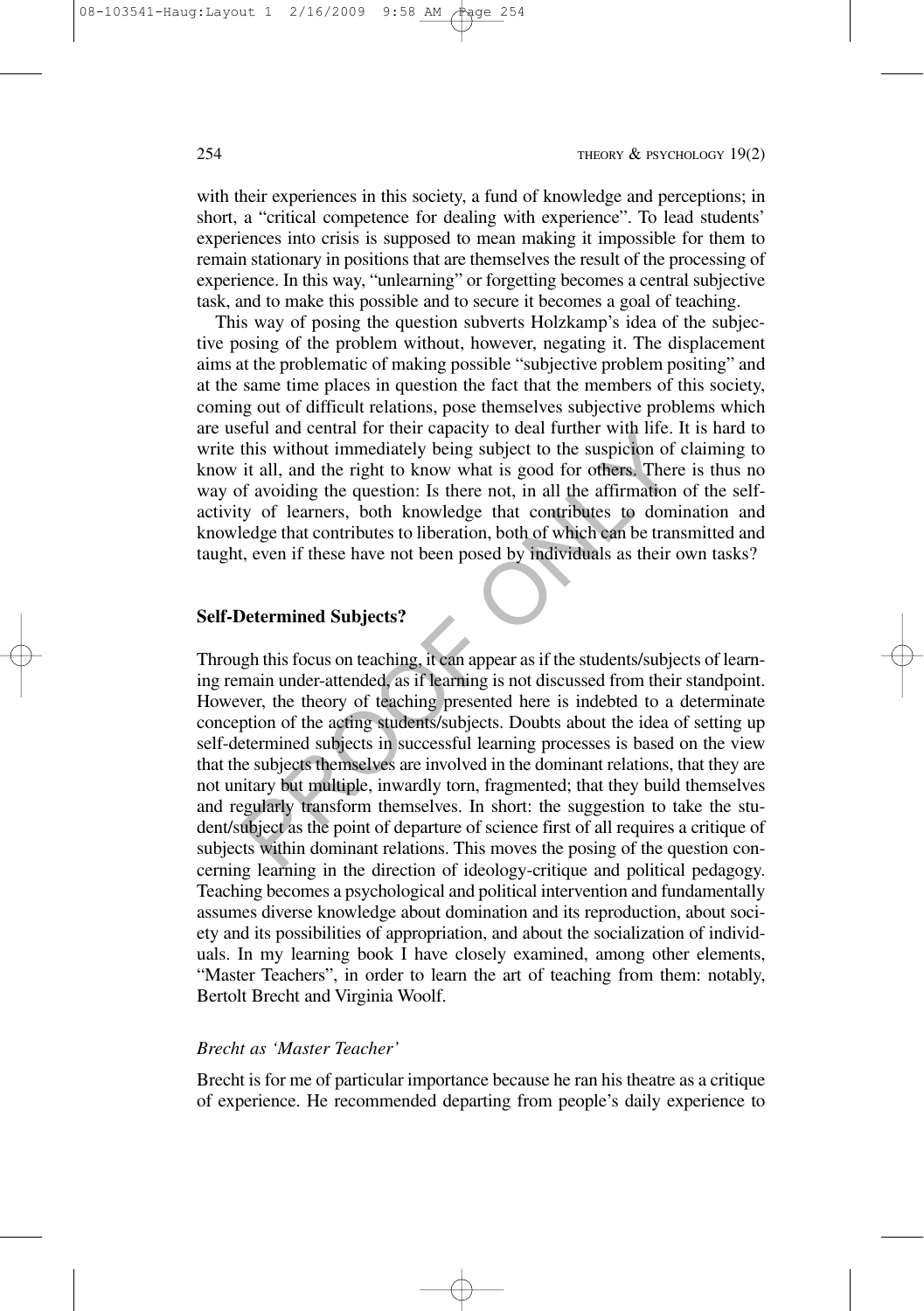observe the people on the street. He staged possibilities for them to transform themselves: that is, he worked precisely at that point where being taught is abandoned in favour of self-learning, for which teaching is nevertheless still necessary. Teaching is shown to be an art. Its instrument is to take up people's experiences affirmatively and to lead them into contradictions so that other experiences, ones which they also could have had, are called upon in order to self-critically abandon old positions. Teaching becomes dialectics: that is, it becomes the task of showing things in the flux of movement.

I analysed Brecht's *Flüchtlingsgespräche* (1967), or, rather, reconstructed his procedure regarding this material. One sees how Brecht lets single words be recognized as ambiguous traps and at the same time never loses his adherence to the experiences of individuals. Thus, for example, when he lets a refugee say that the word "good" has an "unpleasant aftertaste", then unexpectedly the "good" is recognizable as a founder of order in class societies. Nevertheless, the word cannot be abandoned but belongs in relations with which it can fulfil the hope which has been set upon it. The politics which Brecht pursues with the word is inflammatory. The chief method in his work with experience is that of comparison, and the word is shown as an instrument of domination just as it is a means for liberation. Comparison creates unrest, both when it is appropriate and when it is inappropriate.

Frences or marricales. That, for example, when the bas a recoveration<br>word "good" has an "unpleasant aftertaste", then unexpectedly<br>ecognizable as a founder of order in class societies. Neverthe<br>mnot be abandoned but belo Common sense (*der Alltagsverstand*) works with a large range of comparisons. As sayings and maxims of worldly wisdom, experiences are registered from below just as knowledge of domination is imposed from above. For example, everyone from an older generation who has gone to high school still knows the sentence from their Latin instruction, seized upon particularly by reluctant students: "We don't learn for school, but for life."<sup>1</sup> Brecht makes this sentence dance. He forces it into many-levelled comparison, or he puts the implied comparison under the microscope: if the school really was just like life, the necessity of a thorough-going transformation would therefore follow as an absolute motivating perspective. Ziffel, the physicist refugee in Brecht's narrative, reported praising words of the meanness of the school and the teachers to whom he was subjected. He remembered with gratitude one teacher in particular:

> Carried away by no material interest at all, he was able to concentrate on building up the souls of the young people and to teach them all forms of deception. Thus he prepared them to enter into a world where they immediately met other people such as him who were stunted, damaged, and washed with all waters. (Brecht, 1967, p. 1404)

He imagines what consequences school reform would have if children would be treated "justly and with empathy".

> Everything which they would have learned in school, from contact with teachers, would induce them, outside in life, which is so very different from school, to the most ridiculous acts ... they would be delivered to society completely uneducated, unprepared, and helpless. (p. 1404)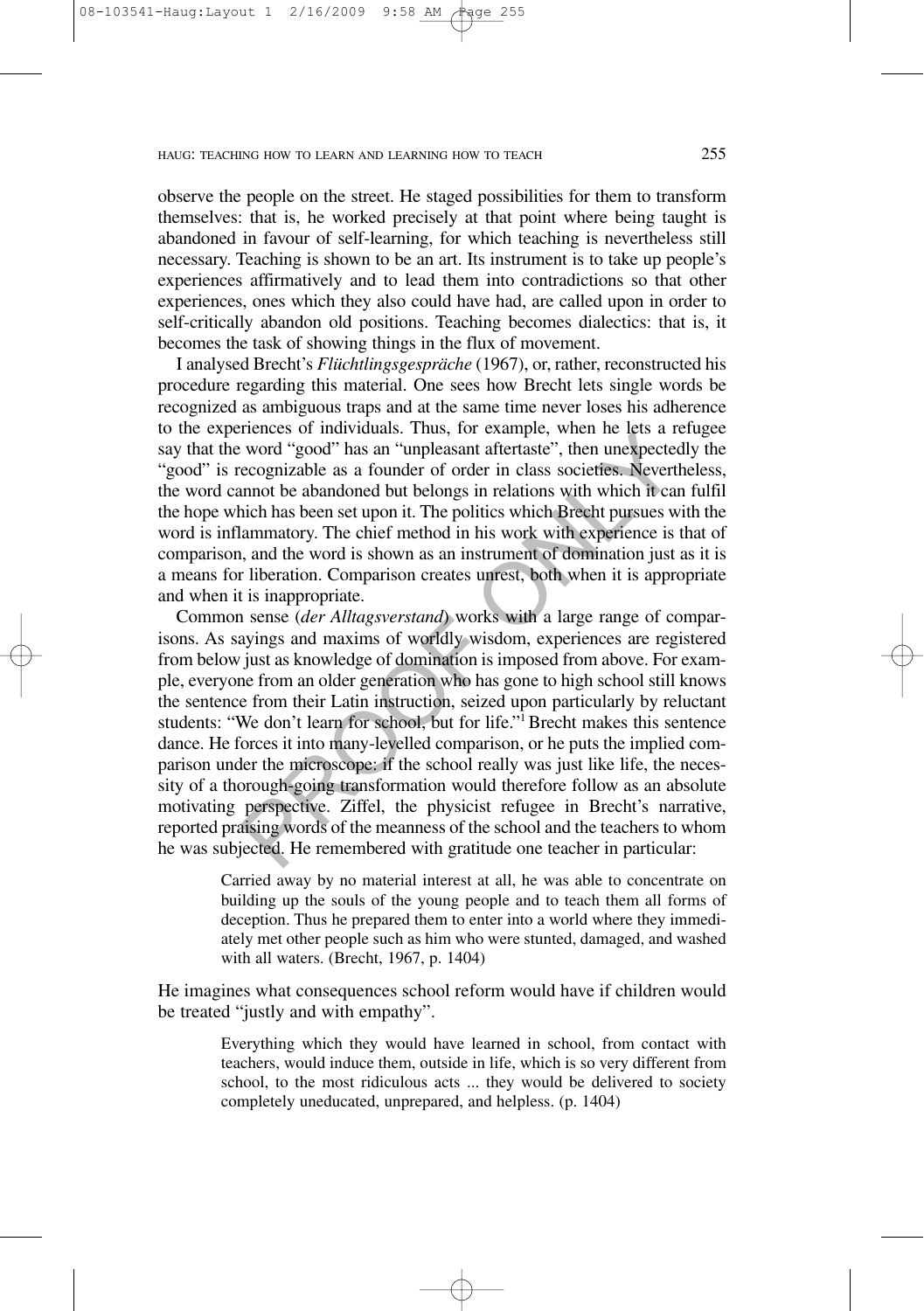The new point of departure, namely, that the school is not like life but that it somehow prepares for life, is comparatively confronted with reality: if it is supposed to prepare for life, it must be like life. This is particularly valid when life proceeds according to unjust, nasty principles—these are so unfavourable to humans that, in order to survive, nastiness must be learned from the time when one is small, from adaptation in the school, for example, to the relations of life. Brecht was interested in behaviourism, whose cynical sequences he employed happily. There is, for example, learning according to a model. From the mouth of Ziffel it sounds thus:

> The brute sharply confronts the young person in school in unforgettable ways and relations. He possesses an almost unlimited power. Equipped with pedagogical knowledge and many years of experience he educates the students to be the very image of himself. … The students learn everything that is necessary in order to succeed in life. This is the same thing that is necessary in order to succeed in the school. It is a case of deception, faking of knowledge, the capacity to take revenge unpunished, a quick appropriation of commonplaces, flattery, servility, preparedness to betray one's own equals to those above, etc., etc. (p. 1402)

pedagogical knowledge and many years of experience he educat<br>dents to be the very image of himself. ... The students learn ever<br>is necessary in order to succeed in life. This is the same thing that<br>say in order to succeed The comparison has numerous functions: it places the beginning sentence— "not for the school, for life"—in question, or, rather, reckons accounts with it. In a society in which one, equipped with the habitual capabilities and orientations (*Haltungen*) which one would learn in a good school, fails, a school must be established according to the model of life, in order to learn for life. The comparison gives such a terrible picture of the school that the reader is finally forced to glance, not on the school, but on the society with an eye to improvement. The lesson which the readers draw is that in order to have a fairly acceptable pedagogy, we require another society. That is not simply the general phrase about the necessity of social transformation which is always valid; rather, it implies that a better school would turn the students into people who are incompetent in life. But the competence that they learn is that of the brutes. The affirmation of the comparison of school and life is thus untenable. Who is for the affirmation of brutes? The comparison has the effect that afterwards a solution must be sought in which the comparison could once again be correct in a humane way. Thought is also encouraged by this comparison to become more flexible: There aren't any fixed solutions. The comparison, which was correct regarding the inhumanity of school and life, can become incorrect, without this being accompanied by the appearance of an improvement, for example, through transformation of the social meanings. Ziffel says:

> I had ... reason to expect that, equipped with some moderately bad habits and still acquiring some not too terrible dreadfulness, I would go through life in a half-way reasonable way. That was a deception. All of a sudden, one day, virtues were required. (p. 1405)

One suspects that the equilibrium of the moderately bad habits becomes unbalanced by the declaration of virtues and therefore for the first time really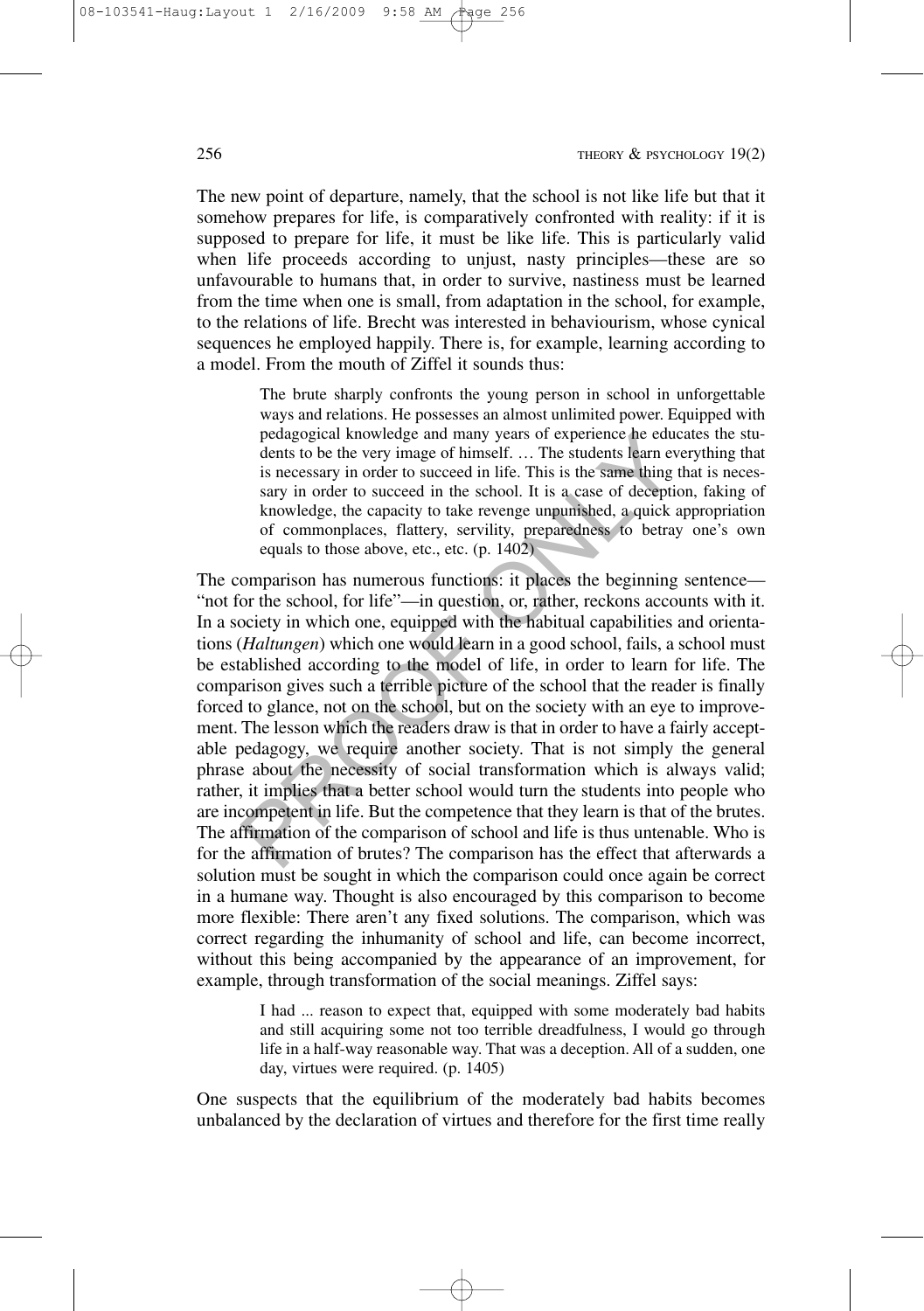08-103541-Haug:Layout 1 2/16/2009 9:58 AM Page 257

threatening. The comparison and its movement give rise to the thought experience that we are dealing with complicated changing relations which must be thought in large praxis-contexts, in which the change of one instance—even if it looks good at first glance—indicates a greater disturbance.

In this context, the story of the teacher Herrnreitter is told, a story worthy of consideration also for thoughts about teaching and learning. On the first day of school, he allowed the students to seek out for themselves a place in a room—but there was one seat fewer than the number of students. The student who found no seat received a box on the ears: "That was a very good lesson for all of us that one was not allowed to have bad luck" (p. 1405). And the readers learn that bad luck is not a condition or a situation but, rather, a praxis. Here the readers' comparative thought is claimed in another way. Herrnreitter, equipped with such genial educative capacities, by means of which he merely reflected reality, remained a simple secondary school (*Volksschule*) teacher. As an astonishing laconic commentary, we read: "He must have had an enemy in the school administration" (p. 1406). The thought experiment once again focuses on the expectation, fed by experience, that a teaching praxis that corresponds to, or reflects, the practices of the societal relations is rewarded by promotion. Where teaching praxis does not correspond to societal relations, we cannot expect improvement of a type of a higher justice but must rather suppose another swinishness or an in-house disturbance.

Least computative unegative and matter way. Then<br>the such such genal educative capacities, by means of which he meality, remained a simple secondary school (*Volksschule*) tea<br>aishing laconic commentary, we read: "He must Brecht changes the question of whether one can learn from experience, of whether one can learn without experience, or from which particular experience one learns, into the question of the investigation and presentation of how one can learn from experience. The criterion of learning is the attainment of a greater capacity to act. A level on which the comparison can be practically developed is that of common sense (*Alltagverstand*). The comparison assumes that at least one of the two compared elements is known—or, better still, that both are known. The readers, too, must have had experience with that. But the experience is at the same time the space in which lessons are ordered, which immunize against further learning. One knows that something is so and so, it was always so, it will always be so. Common sense (*der Alltagsverstand*) gathers experiences on many levels; indeed, it is able to pass them on.

### *Common Sense (*der Alltagsverstand*)*

Antonio Gramsci departs from the perspective that common-sense experiences from different times and consciousnesses are uncritically amassed and, according to need, one or other is selected and elevated for the legitimation and explanation of one's own activities and decisions. Common sense is thus simultaneously the basis from which individuals work out the world and seek to carry out activities in order to fulfil their needs, and also an obstruction to the capacity to act for the ends of emancipation. Common sense is contradictory; at the very least, it is incoherent and in accord with the environment in which collective individual practices and their working out belong, and in which their rational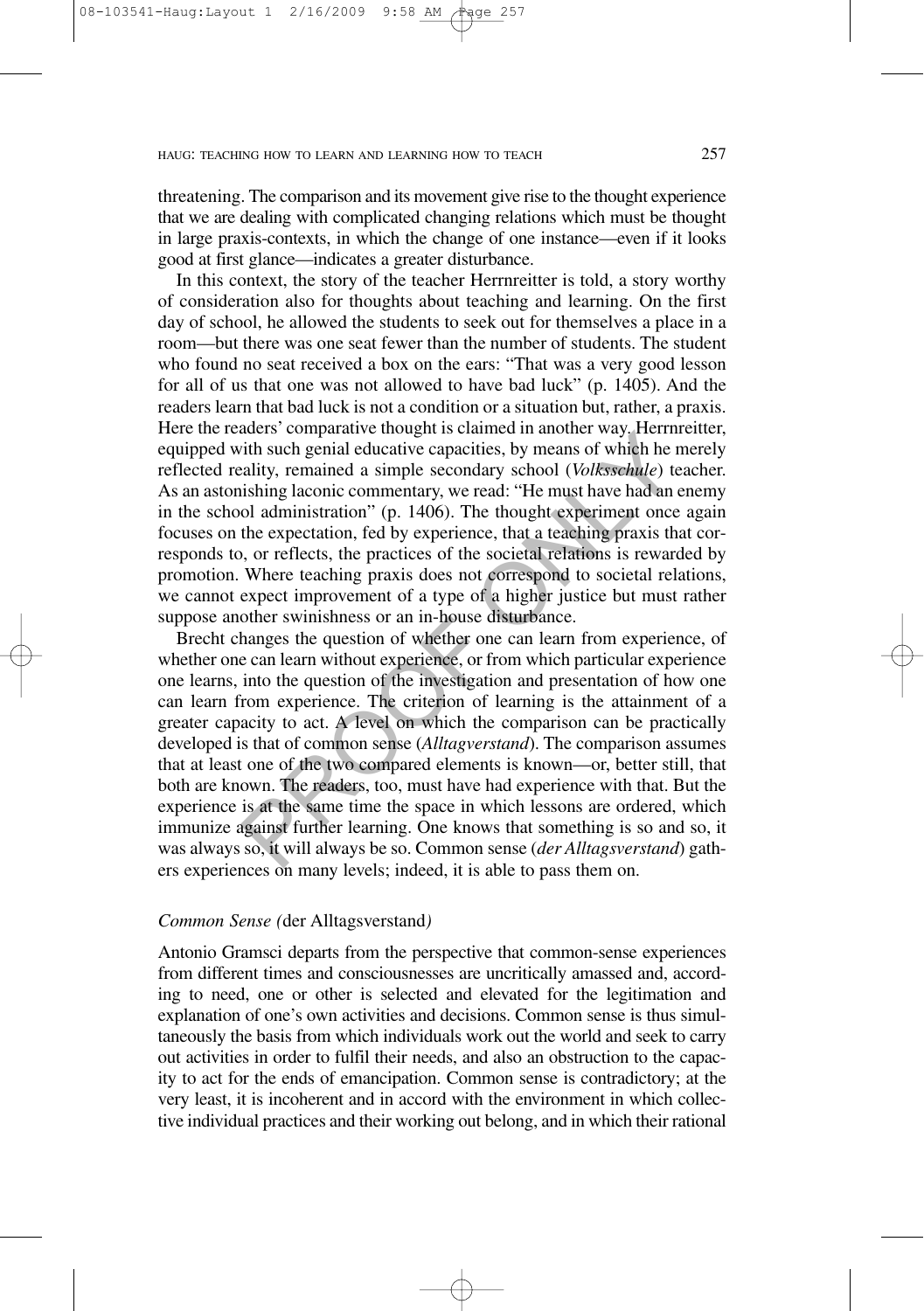grounds are culturally anchored. Thus one can have a scientific *Weltanschauung* while being superstitious in many everyday decisions; work out things for the well-being of all and, in another dimension of one's thought, give all capacity to act to another, a leader. On the basis of this incoherence of common sense, Gramsci drew the conclusion that each individual must give an account of himself or herself regarding the stratum in which their judgements have matured, and whether they could hold such judgements to be adequate to the standards of the most advanced consciousness of their time. They must thus draw up an inventory of their common sense or, if you like, a list of observations and new orderings that enable them to develop a greater capacity to act in a sense which they themselves must affirm (Gramsci, 1994, Vol. 6, H 11, § 12, fn. 1, p. 1376). Brecht used this conception of common sense in order to understand active learning experience. He mobilized the different levels of experience and aimed them against each other, so that these different levels judged each other.

r assemblance. He mobilized the different levels of experience. As more and a subsequent end all the mobilized the different levels judged each other against each other, so that these different levels judged each other le Holzkamp dedicated a longer chapter in his critique of schooling and teachers' behaviour to the posing of the question in the pedagogical process. His critique scandalized the teacher's monopoly of questions and asked that real questions be given—as distinct from bogus questions, which are merely meant to serve as proof of having learned—as the essential foundation of exploratory learning. In my book on learning, I problematized the almost innocent way of thinking in which "the question" appears as a completed entity and in which it appears to be mainly a case of "distributing" it (Haug, 2003, p. 15, p. 286). In contrast, I characterized questioning as including diverse ways in the ordering and learning contexts, as a way of dealing with the world which must itself be learned first, in order further to open the world (*Weltaufschluss*). Questions also are to be posed in the context of appropriation of the world and determinate social relations. In order to be able to question, one must set aside the knowledge that one already has: that is, one must forget or "unlearn".

# *Learning from Virginia Woolf*

In search of further taskmasters in the art of teaching, I considered Virginia Woolf, because she brings into literary analysis the subjugation of women as an additional contradictory dimension of common sense. She taught, among other things, the art of asking questions, in which the question is elaborated as a means of both domination and liberation. I chose her essay *Three Guineas*, which can also be read more generally as a school of questioning (Woolf, 1938). At first it is necessary to take the questions seriously, to overcome them through recognition, to work out their hidden assumptions, to confront them with their opposite, to push them into the corner where they must reveal that they hide other, furthergoing questions, in order then to replace them with new questions. In short, while Woolf opens an extensive search for questions, she teaches amazement and wonderment, and shows where things have not been thought out fully, where things must be further investigated. In this, there is no question which is rejected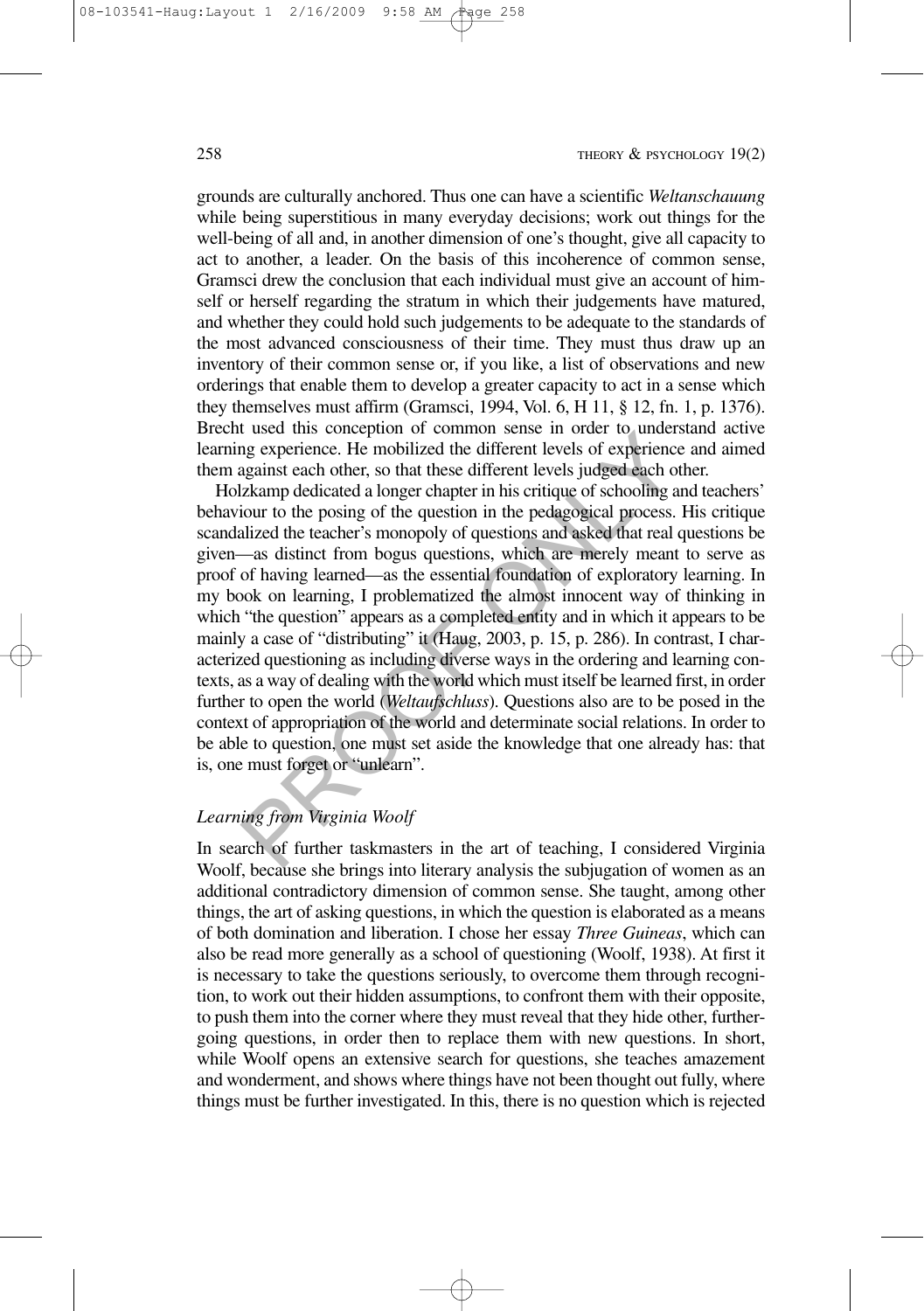as too dumb, for in each question there is a piece of common sense, with which it is at first necessary to struggle, which must be confronted by the mirror of its consequences, before we can move onto new questions. This means that the essay comes out without any educationalism, even though it deals with education and wants to educate; it is undogmatic, even though Woolf has a very clear judgement on different points, which she also does not hesitate to give. And she does it in an exciting way, even where the text only informs about numbers or history dates, because the facts are represented in such a way that they can give answers to long-suspected questions and encourage new questions. The method also shows that one should not simply accept a question and ponder an answer; indeed, it shows that answering too quickly in fact blocks a quest for knowledge. For her it is therefore a case of bringing into movement the good sense (*der gesunde Menschenverstand*) which is registered in any question, for example, not by rejecting this question but rather by taking it really seriously, by tracing it to its (usually multiple) roots.<sup>2</sup>

# **The** *Theses on Feuerbach*

s accordine and a magnity and all the mericular and solutions and the section are or an entire that the present<br>enschemerstand) which is registered in any question, for exampling this question but rather by taking it reall My own interest, which also determines the choice of literature consulted, has shifted Holzkamp's object, namely, to formulate a foundational rule of learning, to the problematic of teaching and education and, at the same time, into one concerning a politics of liberation. Holzkamp does not deal with the art of teaching for liberation—rather, because of the way he poses the question, he posits teaching for liberation as making little sense, because he condemns teaching as such, even though he himself works in the political field with the goal of liberating knowledge and increasing the capacity to act. His critique of school is also concrete and highly relevant to everyday experience as it challenges us to undertake practical action. Thus, I suppose that both his and my concerns with education have the same origin, and it is therefore appropriate to posit the question about the "increasing opening of the world" (*Weltaufschluss*) as a question concerning political enlightenment in the broadest sense, concerning emancipatory pedagogy, concerning political action, as I do below.

> Every theory comes upon its fundamental distinctions on practical grounds. It relates, even if for the most part indirectly, to projects of maintenance or transformation of relations. If there is no theory without this dimension, there are nevertheless theories which do not reflect upon it. Not all will accept the proposal to conduct the "inter-paradigmatic" discussion on the level of the relevance to praxis of their network of concepts. (Haug, 1993, p. 78)

Our network of concepts about teaching and learning, for the sake of "teaching = learning" (*Lehrlernen*) with the central focus of a critique of teaching for the sake of learning, is shifted once again. The question of how teaching can be learned concerns not only the learning of students. It must also be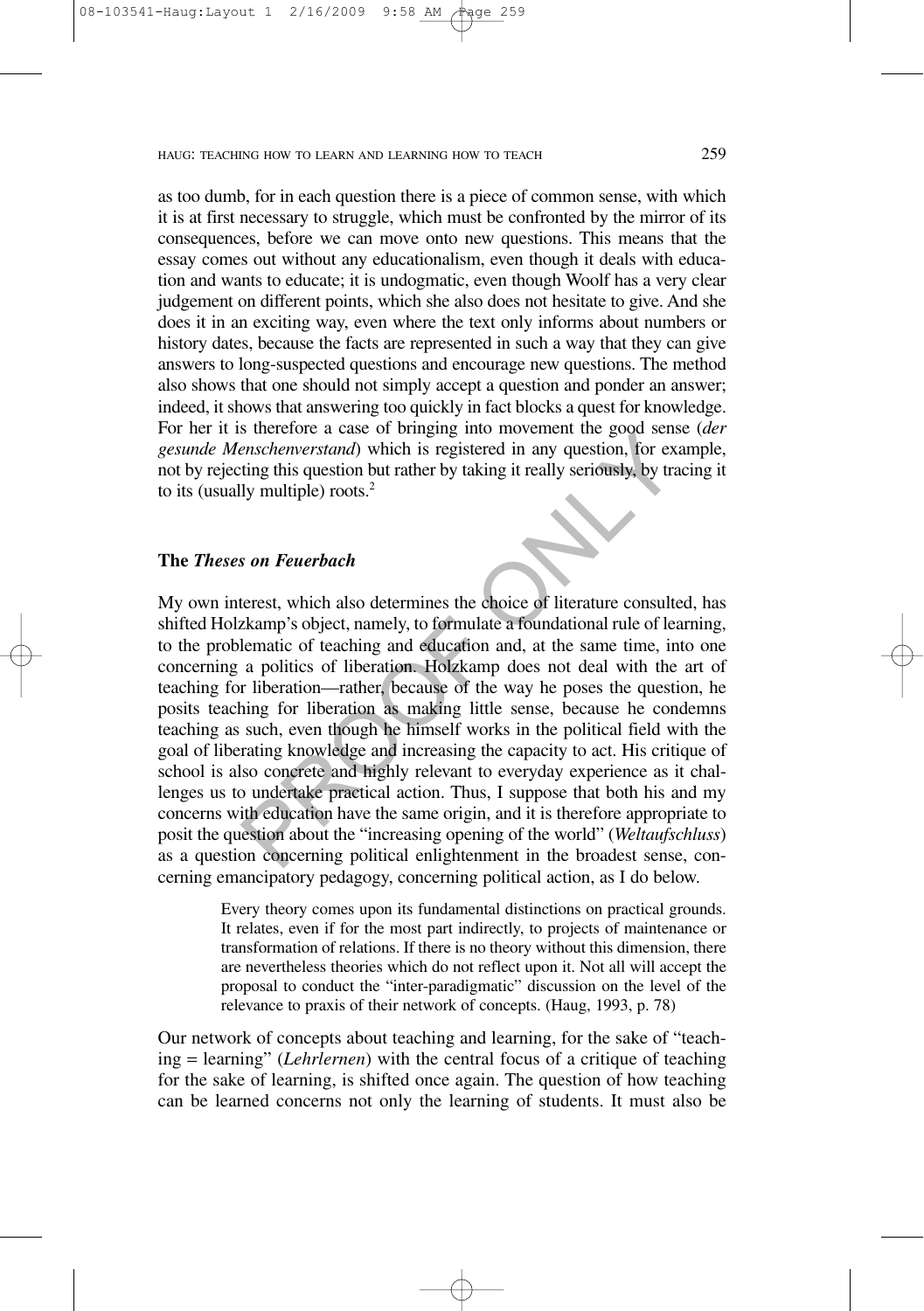asked concerning the learning of the teachers, that is, the teacher as student. Marx in his *Theses on Feuerbach* (1845/1998) sharply intervenes here regarding thinking according to the importance of the standpoint of the subject and its sensuous praxis. The third thesis states:

> The materialist doctrine concerning the changing of circumstances and education forgets that circumstances are changed by men and that it is essential to educate the educator himself. This doctrine must, therefore, divide society into two parts, one of which is superior to society. (pp. 5–6, trans. modified)

those, therefore, who want to make revolutionaries out of und<br>ern people. The choice of words binds political revolutionary pra<br>e of it, with everyday school praxis, which can be articulated or<br>al terrain. It is also the c The text brings together in a very condensed form that which should be carefully taken apart. The first part openly criticizes those who, for example, fight for the destruction of capitalism and educate people with explanations and clarifications; those, therefore, who want to make revolutionaries out of undemanding subaltern people. The choice of words binds political revolutionary praxis, or the critique of it, with everyday school praxis, which can be articulated on a similar political terrain. It is also the case here that the manner of transformation of the educational institutions and the transformation of pedagogy is insufficient, if not problematic. The second part of Marx's sentence turns the tables and changes the question concerning transformation into a question concerning the subject: Who are those who transform? This change posits the problem in another location: those who need other conditions in order to be able to develop fully are themselves already embedded in the old conditions—the process of transformation which must be made by them changes them as well. Or even more complicatedly: in order to transform society, humans must have a transformative way of dealing with themselves, that is, be self-reflexive and ready to act in complex contexts.3 The concluding sentence reckons accounts and shows that even the search for general transformation is not possible if all of those participating are not doing so equally. Every attempt from above, from outside, that seeks to induce others to transformative activity destroys the perspective precisely because the standpoint is not one held in common, but which rather posits domination, leadership, and an upper class whose possession is enduring, and which thus "divides society into two parts".

# *Gramsci's Reception of the* Theses on Feuerbach

Gramsci takes up the third thesis on Feuerbach in another way. In the *Prison Notebooks* (1994) he discusses the connection between common sense and science and critically notes Feuerbach's criticism about theory:

> In reality he capitulates before common sense and before customary thought because he has not posed the problem in exact theoretical terms and consequently is therefore practically disarmed and powerless. The raw uneducated milieu<sup>4</sup> has dominated the educator, customary common sense has put itself in the place of science and not the reverse; if the milieu is the educator then this must also be educated in its turn. (Vol. 6, H 11, § 22, p. 1420)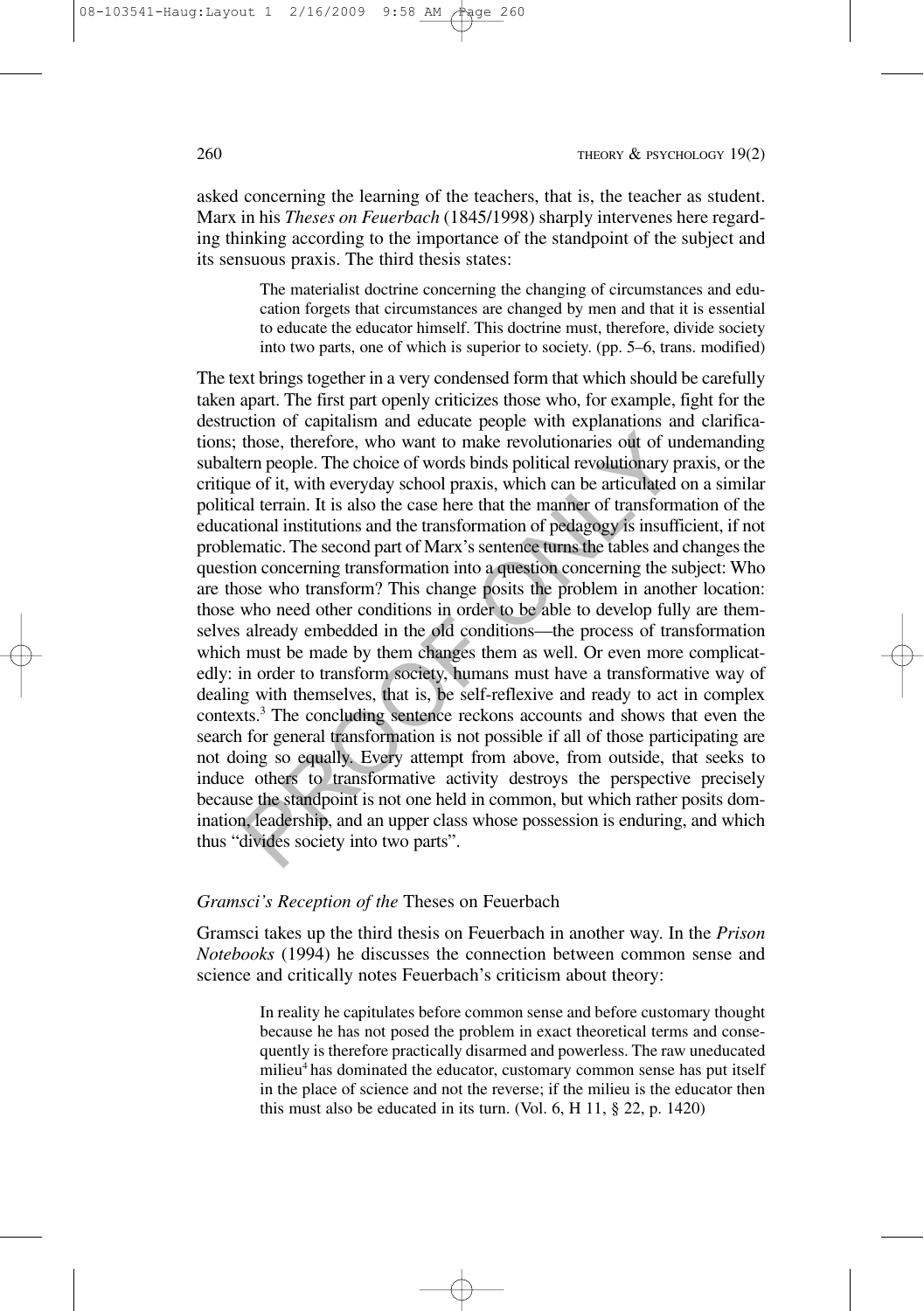The saying speaks to the problematic of the common sense, which is also the self-moving centre of teaching and learning. It is necessary to comprehend common sense in "exact theoretical terms"; where one does not do this, one is overpowered by it. This also means that where one does not comprehendingly tackle reality, one is captivated by the "facts" as they are spontaneously imposed; one simply duplicates the existing state of affairs. The necessity of educating the educators is derived from the *Theses on Feuerbach*: educators are the milieu in which opinions of everyday life and with them the ruling ideas are reproduced. With that the teachers move not only in the direction of the universality of that which transformation must also promote along with itself; universality means that this education also proceeds mutually: the students are the "raw milieu", which in its turn drives forward the education of the educators.

The question in learning contexts as so formulated is more precisely: How do those teaching learn from the challenges of their students? The question is posed in terms of a science of the subject. Teachers are asked regarding the milieu in which they learn while teaching.

r, when in its cann arres forward are canceled is more precisely: Istion in learning contexts as so formulated is more precisely: The questicens of a science of the subject. Teachers are asked regarding hearn from the cha However much teachers learn from their students, this seldom occurs consciously such that it could be documented and one could learn from it. As soon as one leaves behind the prejudice that teaching is transmitting knowledge and that the art of teaching involves thinking the most possible, refined forms of the transmission of knowledge, and confronts the fact that it is a matter of the opening of the world (*Weltaufschluss*), that is, orientations (*Haltungen*), feelings, and also knowledge, it becomes clear that practically every new student transforms the world of teaching and gives the teachers other lessons.

Gramsci takes up the question of the learning teacher and moves it into a political and social context. If, he asks, once again relying on Marx's *Theses on Feuerbach*, human being is "the ensemble of the social relations" (1845/1998, cited in Gramsci, 1994, Vol. 4, H 7, § 35, p. 891), this includes "the idea of becoming":

> Man becomes, he changes constantly with the transformation of the social relations. ... It is necessary to elaborate a doctrine in which all these relations are active and in movement, fixing very clearly that the location of this activity is the consciousness of the single man who knows, wants, admires, creates in so far as he already knows, wants, admires, creates, etc., and conceives himself not as isolated but as rich in possibilities offered to him by other people and by the society of things, of which he is not able not to have a certain knowledge. (Gramsci, 1994, Vol. 6, H 10, Part II, § 54, pp. 1346–1349)

For Gramsci, teachers have the task of passing on from generation to generation that which has been experienced and appropriated; but they are, above all, likewise there until the end of their life to appropriate "their human being". Set into the relations at home, in different and even opposed cultures, with ways of thinking full of superstition and full of prejudices, they must make themselves "coherent", compile an "inventory" of themselves, work on themselves, in order to be socially capable of action. This is a process without end. Gramsci continues, in a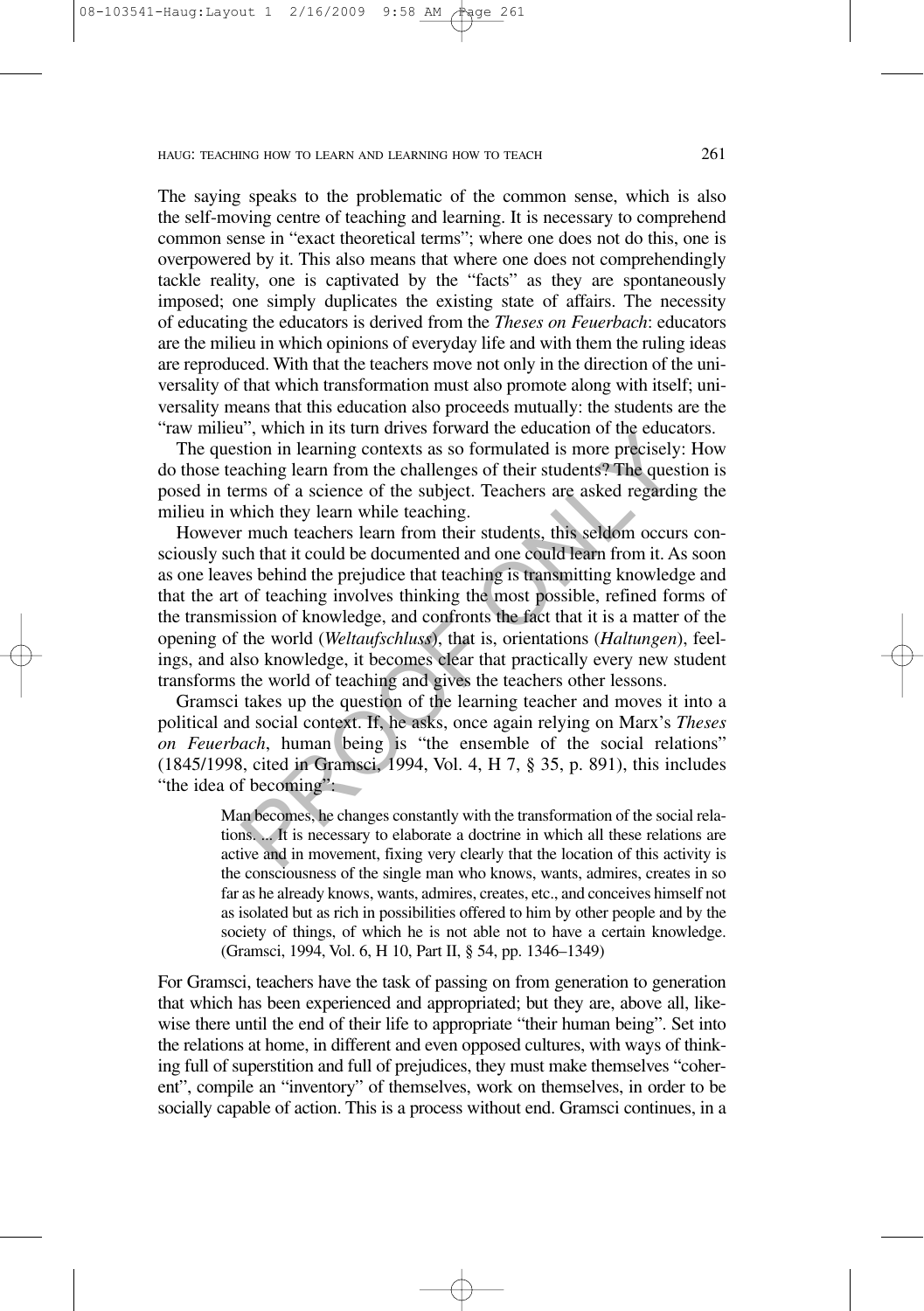condensed way, that "man" as a social being cannot appropriate this social being at all if he doesn't continually work on his own self-transformation. This task is not only a psychological task. Above all, it is a political task, because it necessarily includes the shaping of society. "Therefore it can be said that everyone changes themselves, becomes something else, in the measure to which they change and modify the totality of relations in which they are themselves the centre of connection" (Gramsci, 1994,Vol. 6, H 10, Part II, § 54, p. 1348). To this extent, teachers can be differentiated according to their degree of political engagement and self-critique. What they transmit is a recognition of relations and recognition of the possibilities to transform them. This proposes "to recognize them genetically, in the flux of their formation, because every individual isn't only the synthesis of the existing relations but also the synthesis of the history of these relations, that is, the summary of the entire past" (Gramsci, 1994, Vol. 6, H 10, Part II, § 54, p. 1348). Not even the teacher is an "immobile prime mover".

### **Learning Journals**

Show the examing relations out also the significant of the intensity of<br>that is, the summary of the entire past" (Gramsci, 1994, Vol. 6, 4, p. 1348). Not even the teacher is an "immobile prime mover".<br>A, p. 1348). Not eve I have not really consciously sought to learn from those learning; nevertheless, I have understood my own teaching in such a way that I certainly wanted to bring to the lesson the "process of becoming" of the individual students: that is, their recognition of the world. As students combining apprenticeship and formal study (*der zweite Bildungsweg*), they had varied experiences in professional practice. It was necessary to draw out these experiences, as in an empirical collection of elements, and to recognize them in a comprehension of the totality of experiences they shared in common. The task which I set myself and pursued over more than two decades was theoretically and didactically orientated to the learning subjects/students, and while this did not explicitly include me as subjugated in the same relations, the question of the inclusion of the others in the relations became an extra task which was difficult to manage.

In reform pedagogy—indeed, in any emancipatory didactics—my procedure is called "beginning from the experiences of the individuals". It is supposed to awaken interest by making each individual feel acknowledged such that she or he has something to contribute. It is thus simultaneously like, for example, a gathering together of worldly experiences, which leads, or, rather, is supposed to lead, to an even more comprehensive state of social knowledge. Of course, this pedagogical method thinks the learning process completely from above and from outside, despite all attempts at the integration of individuals. That is, while those teaching are not brought into the gathering of experiences, while they don't make their own experiences available, or while their self-transformation and their learning is not thought at all or rather is thought only as a type of contemplation of varied levels of other people's realities, one will observe in the study of this pedagogical process a certain sterility, a staying put, precisely where it should be particularly lively and interesting for observation. The experiences of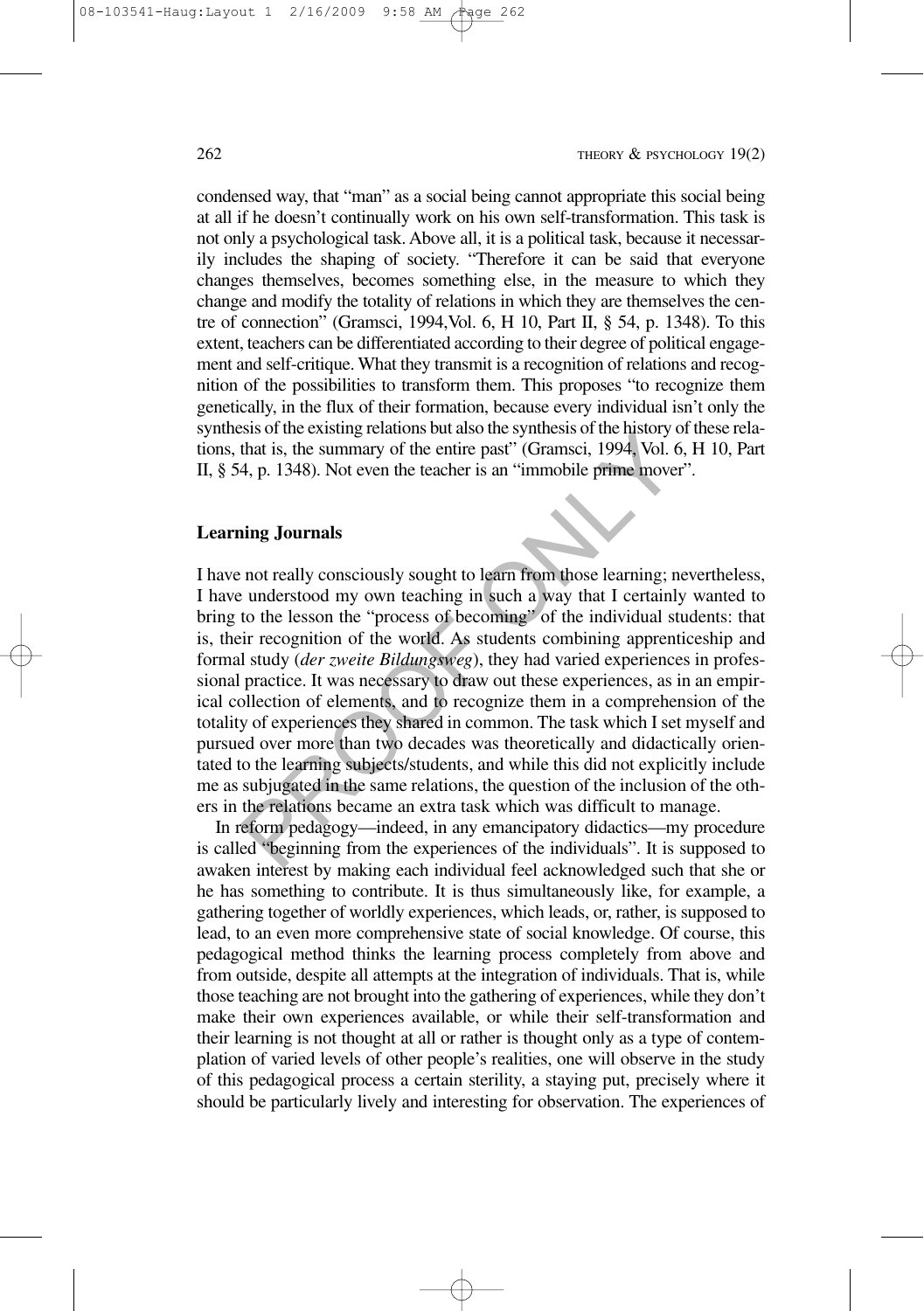08-103541-Haug: Layout

individuals articulated hesitatingly and stagnantly and, indeed, reluctantly hardly interests the others who are present at the time. The exchange of experiences becomes an obligatory exercise, whose denial, in turn, hardly advances learning.

are a seaconal median or earling to the matter of three—the second regarded the material or the content of inset<br>the third tracted those learning together or the group) rema<br>unanswered in all journals. There were some comm Personally dissatisfied with a certain stagnation in my efforts, I integrated the writing of learning journals into my seminar work over a period of almost 10 years (see Haug, 2003, chaps. 8–9, in which 80 such journals are evaluated). To report on these journals would go beyond the bounds of this study. At any rate, what is interesting for us here is what can be learned regarding the connection between teaching and learning. There was a peculiar question posed to those writing the journals which, however, was completely trapped in the prejudice that learning and teaching are absolutely separate processes, and which asked the students merely for a critique of forms of teaching. This question (one of three—the second regarded the material or the content of instruction, and the third treated those learning together or the group) remained completely unanswered in all journals. There were some comments on material, such as, for example, that one had not understood it. However, the central focus of all the journals was the seminar format as such, the fact that one was supposed to learn with others. These "others" were perceived as enemies or, at any rate, as opponents, people before whom one could make a fool of oneself, who did not wish one well, and before whom one had to conceal oneself. These anticipations, combined with students' low self-esteem, hardly allowed an opening of the world (*Weltaufschluss*). A particular hindrance was my attempt to focus on experiences. Here it was soon shown that a completely naïve concept of experience underwrites this pedagogical concept. Experience is certainly not simply collected knowledge. It is much more one's own struggle over that which, of the many things one has lived, can become experience, which in turn becomes the foundation of the critical movement which we name learning. Living something, or going through something, is in the first instance set in domination and oppression, and correspondingly carried out through guilt and shame, resistance and forgetting. In this context the question concerning the experiences of individuals is itself experienced as a challenge: for example, to expose oneself, to admit defeat, to confess in public the inferiority one feels, and so on. Furthermore, individuals do not normally give an account of themselves on an everyday basis: that is, that which they have lived is not translated into forms that are able to be recounted.

### *On the Problematic of Experience*

Walter Benjamin (1982, p. 610) diagnosed a general degeneration of experience that occurs through a process of substitution: the story is dissolved into communication, which in turn is replaced by the news, and this finally by sensations. Therefore, Benjamin transformed the question of what experience is into the question of how experiences are made, and he then linked this question to the research question concerning the construction of the cultural.<sup>5</sup> From the learning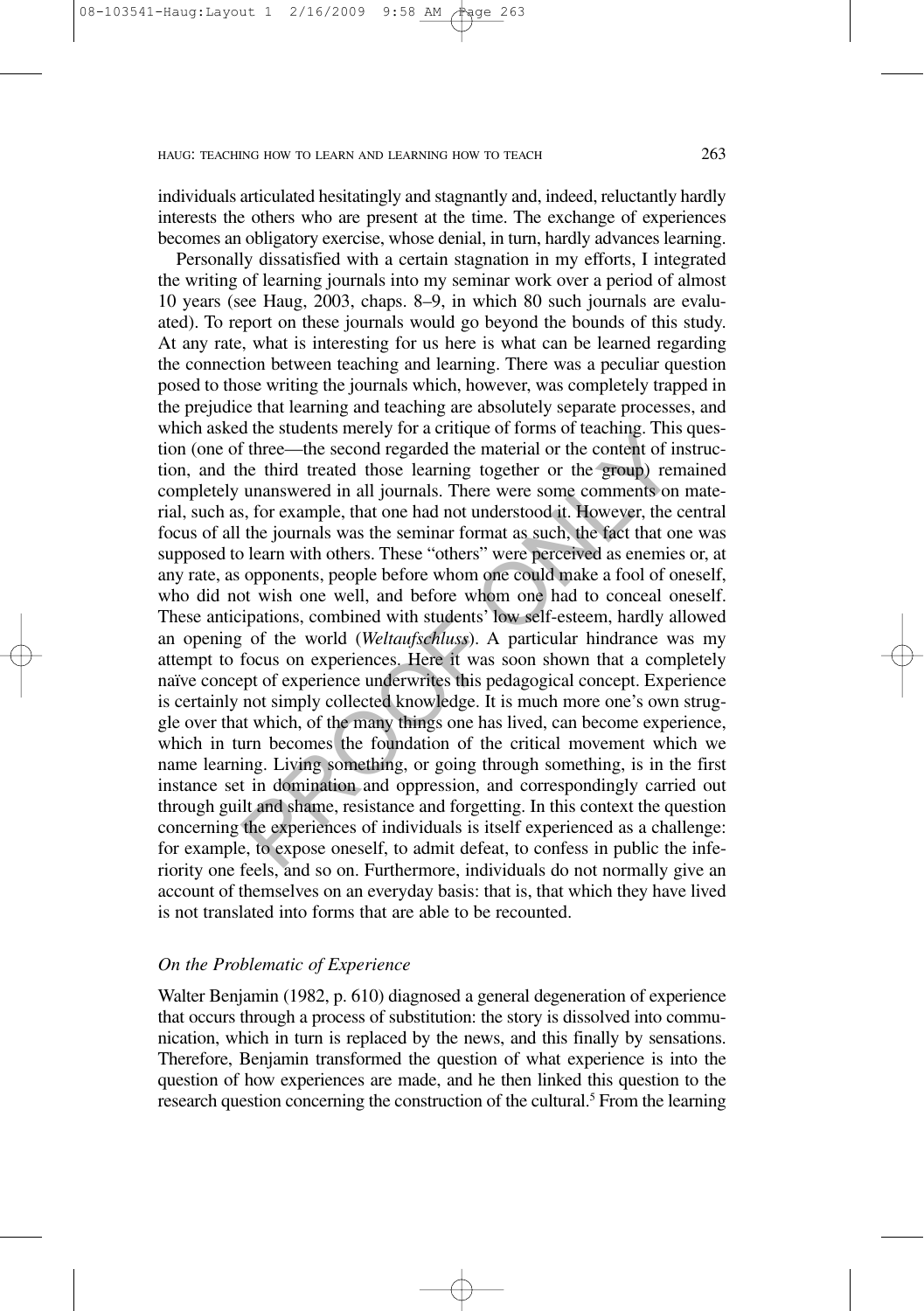Er also an expert with a living connection to the world. Character<br>
ar also an expert with a living connection to the world. Character<br>
ready "known" as much and developed it as a method of "mem-<br>
nerungsarbeit; Haug, 198 journals and Benjamin's clues, I learned that it is necessary to begin a research project on experience before experience could be built it into a teaching process as an instrument. Furthermore, I learned that a scientific orientation (*Haltung*) is advisable which finally allows itself not to consider anything as finished, or fixed, but rather to think all things in flux and therefore to think its own possibilities and necessities for intervention as a dimension in such a movement. As soon as one admits this—and this is a second lesson for teaching from within this context—it becomes obvious that it is completely nonsensical for such attempts to work on the everyday experiences of the world without also including teachers' own experiences, as if teachers were not from the same world as their students. On the contrary, one's view of the world gains if the insights and dealings of different standpoints or worlds are included. Only in an open context is the teacher also an expert with a living connection to the world. Characteristically, I had already "known" as much and developed it as a method of "memory work" (*Erinnerungsarbeit*; Haug, 1982, 1999), which was likewise included in my learning book (see 2003, chaps. 10–12), without, however, at the same time finding a way to integrate it into my way of teaching. One can, as Gramsci does, certainly depart from the fact that we have several—at least two—theoretical consciousnesses that coexist with each other. In his *Philosophy of Praxis* (1994, Vol. 6) he proposed to reflect upon the different "consciousnesses" and to work them out coherently. The question of the working out of the experiential becomes always more urgent. Gramsci (1994) built up his considerations in this context into a roughly sketched theory of personality:

One's own personality is created: (1) by giving a determinate and concrete ("rational") address to one's own vital impulse and will; (2) by identifying the means which render such will concrete and determinate and non-arbitrary; (3) by contributing to modifying the totality of concrete conditions which realize this will in accordance with the limits of its own power and in the most fruitful forms. The human is to be conceived as an historical block of purely individual and subjective elements and of elements of the masses, objective and material, with which the individual is in an active relation. Transforming the external world, the general relations, means to strengthen oneself, to develop oneself. (Vol. 6, H 10, Part II, § 48, pp. 1341–1342)

# **Expansive Learning**

This context as sketched out by Gramsci is ubiquitous in Holzkamp's writings. By extending the capacity to act to mean the transformation, together with others, of the conditions of life, and to exert this shaping influence in a way such that one can develop oneself, Holzkamp also formulates his idea of learning. Hence, Holzkamp's rejection of teaching in appropriating the world cannot be definitive. In conclusion, let us examine how Holzkamp imagines a reformed school and a critically worked-out pedagogical process which makes possible—in his words—"expansive learning".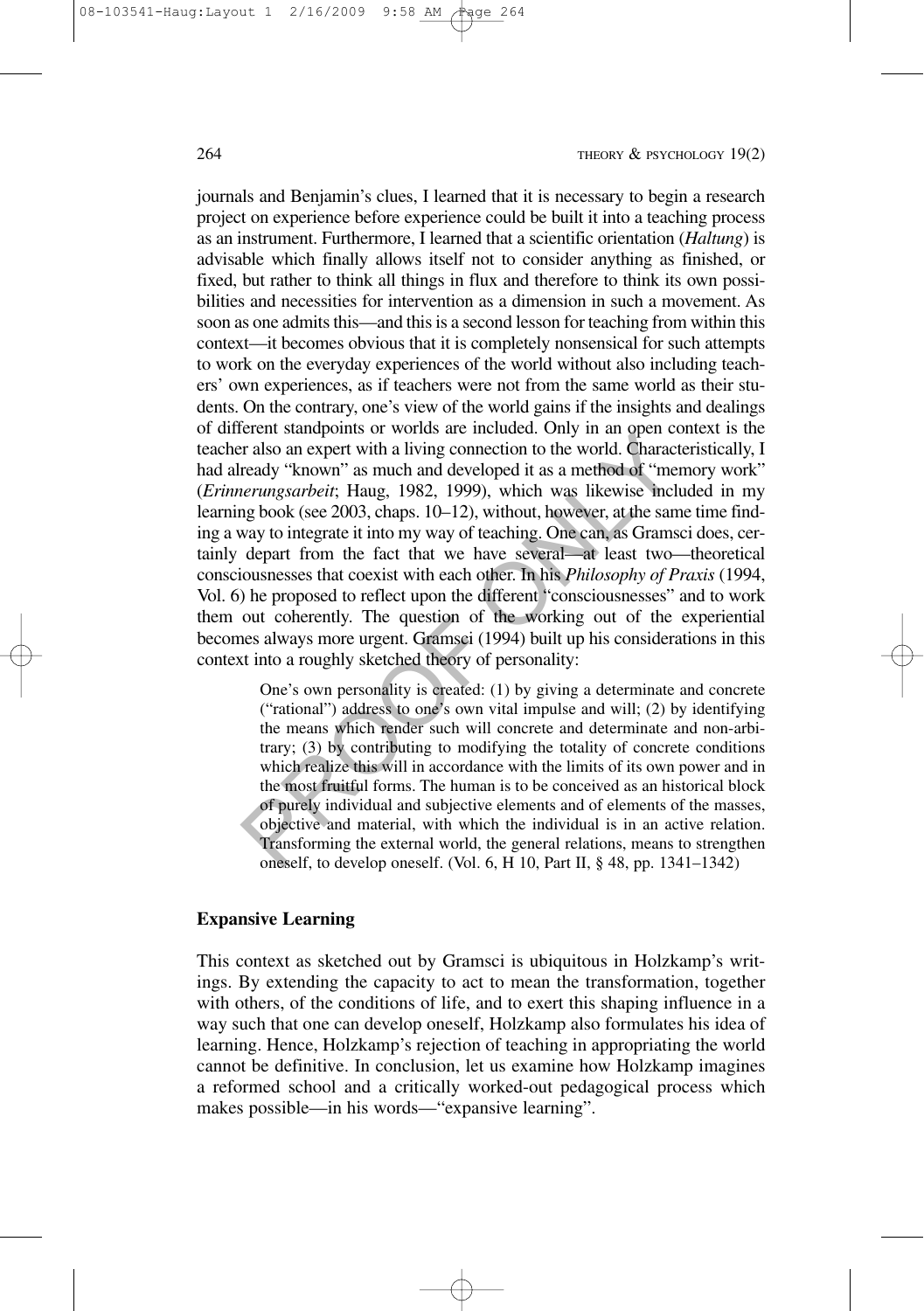guno of mentory, unat is, the concelencements of process of domination and oppression and subjective dealine<br>re learning-biographical research". On the one hand, this cert<br>titimate, but, on the other, it allows him to dea First, Holzkamp tears down the barriers which allow school learning to be separated methodologically from other types of learning. School is an everyday experience, and learning in such a place is thus, in terms of a learning biography, generally able to be remembered. The procedure appears immediately correct, but leads away from our teaching problematic. It renounces from the outset the task of working through as such the privilege of having a type of time-out (from work, from the family) only for the appropriation of social knowledge. Therefore the teachers, who know how to use this time-out, do not come into view at all. In the absence of learning-biographical investigations, Holzkamp departs from his own subjective memory. Here he names the possibility of "memory deception" and its functionality, and thus transfers the investigation of memory, that is, the "embeddedness" of memory in the total social process of domination and oppression and subjective dealings, into a "future learning-biographical research". On the one hand, this certainly appears legitimate, but, on the other, it allows him to deal with memory in a largely speculative manner and so deal with his own memory in a way derived from previously developed theory. Instead of working with memory, he immediately announces in passing: "I have obviously also learned reading and writing where this did not appear to me at first glance as a separate learning problematic" (Holzkamp, 1993, p. 493). He concludes, reasonably, that reading and writing must have been such unambiguously necessary skills that they were able to be appropriated simply while learning other skills (*Mitlernen*). Since I, in distinction from Holzkamp, depart from the fact that in the learning of determinate skills we also learn at the same time orientations (*Haltungen*), just as we are able to carry over dimensions of these skills to other activities, the question of learning to read and to write interests me just as much as a subjective process. In my own memory (Haug, 2003, pp. 13ff.), I had great difficulties bringing letters together into words, a problem that, according to a small survey, is remembered by many. Actually, it appears that in the meantime completely new practices for learning reading and writing have been developed in school didactics in which this leap from letters to the word occurs almost in an instant.<sup>6</sup> Unfortunately, Holzkamp does not dwell on his memories of school, despite his promise to proceed in terms of a subjective learning biography, because these memories would simply illustrate the previously analysed school learning hindrances. Fleeting memory confirmed that which was suspected. Therefore, he concluded concisely:

> My expansive learning interests which appear (which disturb) in this schooldiscipline context and corresponding attempts to put them into practice were evidently so massively hindered, restricted, and brought back into line that their results have hardly left traces behind in my further intentional learning history. (Holzkamp, 1993, p. 494)

Since reality, according to this evaluation, doesn't appear to be worth remembering exactly, the teachers of such a type are excluded as people who could be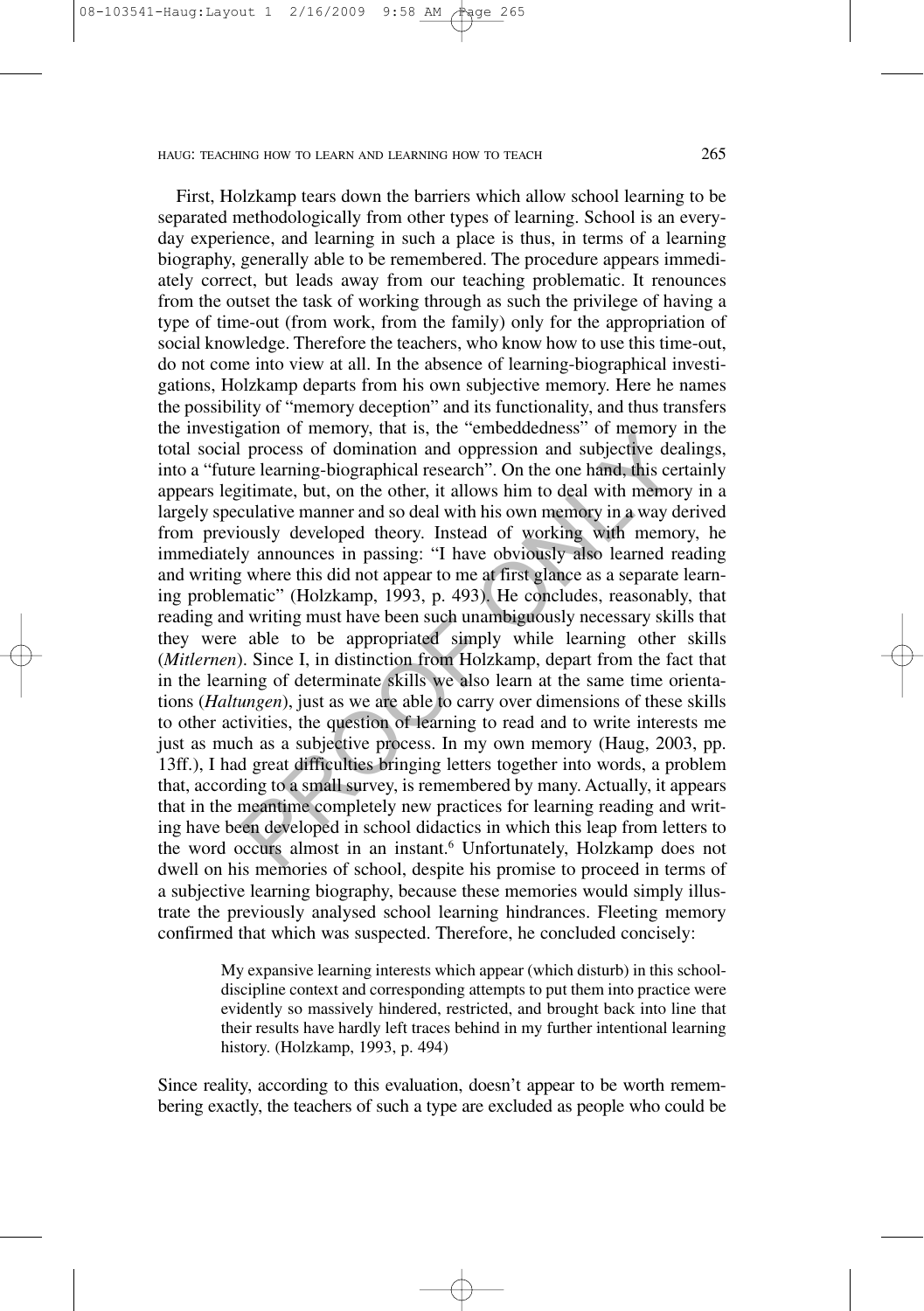useful and meaningful for learning a second time. Nevertheless there remains a memory of a "magic moment at school" (pp. 494ff.). It has the exceptional character of taking place beyond school discipline, curriculum, or evaluation on the part of the teacher and beyond the refusal and resistance on the part of students.

Despite this rigid preliminary construction, much can be learned from such a memory for the question of teaching. In Holzkamp's story, the teacher taught music, but not in a boring way, thus arousing sympathy. Rather, he played it and students "began to discuss it" (p. 495). That this can be formulated not as a simple proposal for music teachers (and also actually occurs in the real schooling praxis in numerous ways) is due to the theoretical construct according to which all school learning must be comprehended with the verdict of learning alongside the learning of other skills (*Mitlernen*) or defensive learning. From this, something like a denial of the schooling process is belatedly repeated and carried over to the level of theory.

Let extending to other stars (and the change of learning the deep structure and the deep structure of the level of theory.<br>
In this like a denial of the schooling process is belatedly repeated were to the level of theory.<br> Two further stories of "expansive learning" follow the previously developed thought that the teachers'monopoly of questions is to be broken and that, as soon as students are entitled to question, the subjectively problem-orientated learning process will come into play. The assumption is not so much to be doubted as it evades the difficult problem that also questioning itself must be learned (see Haug 2003, p. 15ff.) and that the democratization of questioning has long since been integrated into the general schooling process. Further extra-scholastic "learning episodes" (e.g., reading Kant) lead to the conclusion that, in order to learn, what is essentially needed is "tranquillity, lack of distraction and regularity in the conduct of life" (Holzkamp, 1993, p. 498), a requirement which can certainly find general assent and which in the structure of the school should be organized against the demands of familial duties and those of childcare, especially in agrarian regions, reaching out over all class boundaries. Here it gains its new pathos because it regards early isolated scientific work. Holzkamp calls it "penetration into the deep structure of learning objects" (p. 499).

# **Participatory Learning**

Holzkamp treats the transgression of school teaching = learning (*Lehrlernen*) under the concept of "participatory learning", and the perspective of teaching under the concept of "cooperative learning" (pp. 501ff.). Since both of these are of great importance for our study, let us follow the individual definitions. First, "participatory learning". The first metamorphosis occurs through a particularly magical phrase (according to Lave & Wenger, 1991). Students and teachers become "apprentices" and "masters" (p. 501), instruction becomes apprenticeship, and the location of learning is in "communities of practitioners". Correspondingly, the following descriptions resemble the manual labour apprenticeship of the old type, in which the polytechnical moment of gradual introduction into the corresponding praxis can certainly be an important dimension of a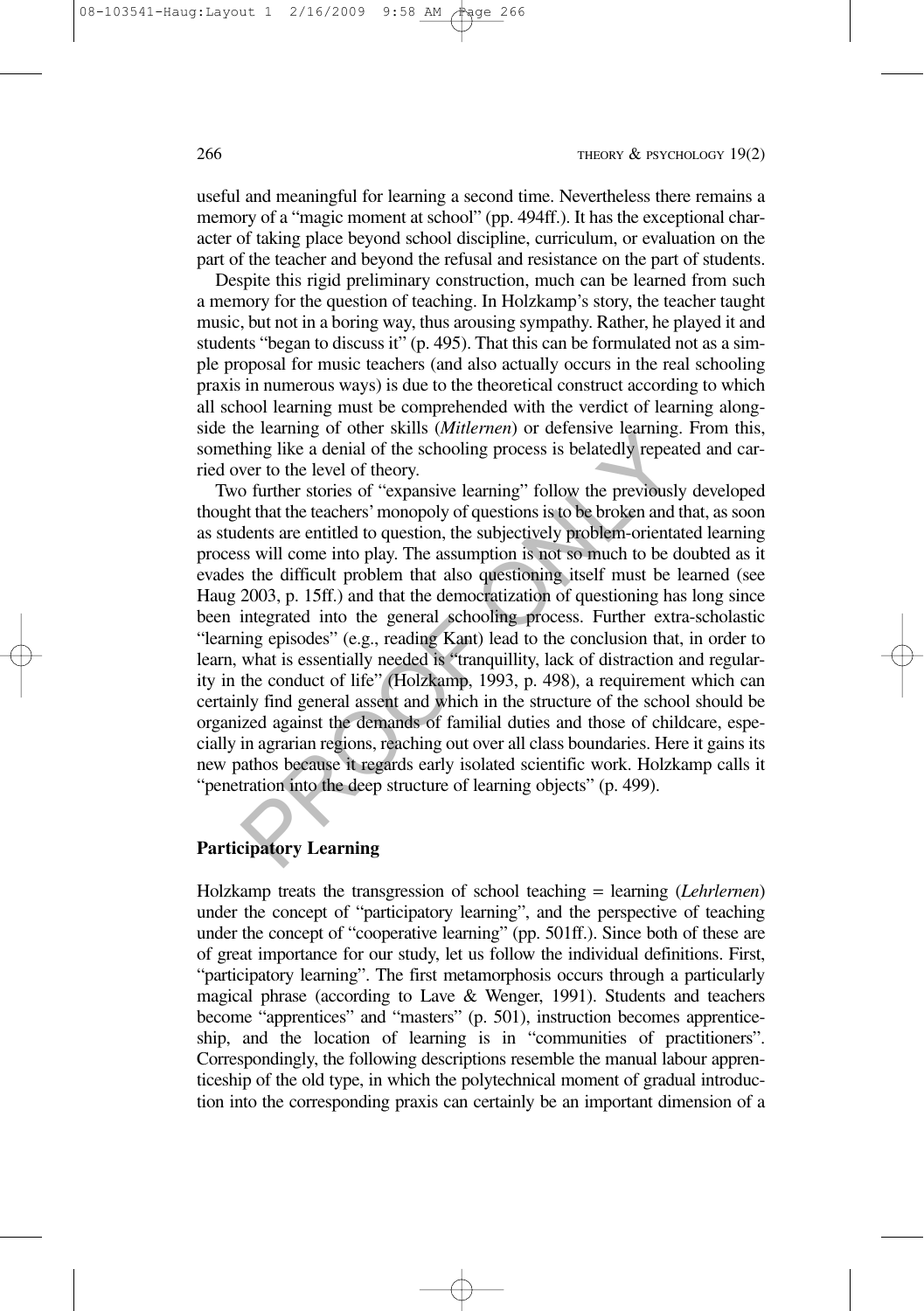08-103541-Haug: Layout

as a concerned of sensor order and carredon time the solution of the word "teader"<br>or  $\frac{1}{2}$  in the a free workshop and the transformation of the word "teaders<br>resses: no instruction, no evaluation, therefore the possi reformed curriculum. Holzkamp emphasizes that the new element in this relation is that the dichotomy between teacher and student is gradually deconstructed into a new relation, which could become that of master–apprentice—in which students do not become teachers during the schooling process. Nevertheless, emancipatory learning could also be comprehended precisely as a gradual deconstruction or decommissioning of the teachers, or at least as an overcoming of the rift between teachers and learners. Once more, it is the precise rigidity of the analysis of the schooling process that makes a discussion of teaching impossible from the outset. Holzkamp (1993) maintains that there is a "fundamental difference" between the apprentice/master and the student/teacher relations: that the former is given the possibility to learn what she or he can do while the latter appears only as the executor of school order and curriculum (p. 503). The reform of the school into a free workshop and the transformation of the word "teacher" into "master"<sup>7</sup> now enable Holzkamp to make general demands on teachinglearning processes: no instruction, no evaluation, therefore the possibility to pose questions without self-blame, from which follows that the learning activities occur on the side of the students. Of course, with these definitions we are now precisely there where we were in the analysis of the school. As to the qualifications of the teacher, at least we gain that he is capable of and knows something, so that it is at least worthwhile for the students to question him. Actually, Holzkamp also problematizes the role of the "master" because in practice the "master" appears as a model, and so the learning problematic does not arise in the learning object, but rather, in the teaching–learning relation (p. 506). The limits of the master are the limits of the student; therefore, the "participatory learning relationships ... [are also] traditionally organized" (p. 507). But if not participatory learning, how then are we to conceive of learning?

# **Cooperative Learning**

Holzkamp (1993) represents "cooperative learning" as a development beyond a given stage which must now also provide information for the search for emancipatory teaching. For him, this means finding out "the possibilities of expansive learning given in interpersonal learning episodes" (p. 509). The presupposition is a "common learning problematic" (pp. 510 ff.) wherein differences in definitions are discussed such as to make learning in common possible. He continues, "Accordingly, cooperative learning is founded on agreement … definitions about what should be regarded as the learning problematic" (p. 520). These first definitions are immediately a refusal of teaching: no one should stand between me and the learning object like a "know-it-all" everyone finds him- or herself in the open field of possibilities for activity and learning. Holzkamp then sketches something like a research collective in which all advance the matter upon which they have agreed with equal rights and while sharing the labour. Great weight is given to no one having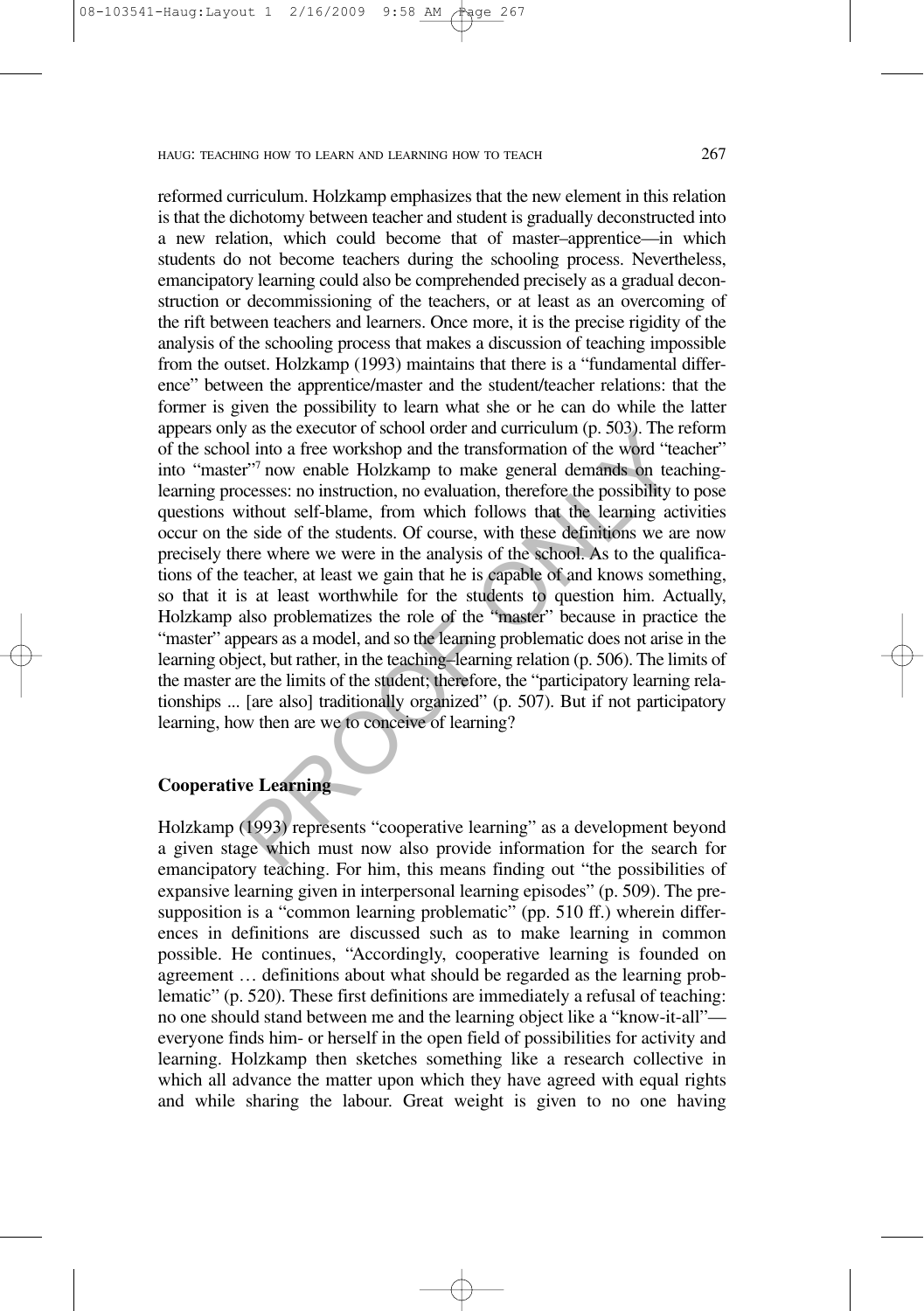authority; to excluding no one. One decides oneself how long one works communally, and so on. At least four notable features immediately appear:

- 1. The utopia of equality, which makes such a research collective among equals possible and fruitful, is indeed known as an ideology of the Greek *polis* and later as a utopia, from the early socialists to the anti-authoritarian student movement. In fact, however, it is nowhere to be found in reality.<sup>8</sup>
- 2. The fixing of emancipatory learning definitions for such a collective has long forgotten the student–teacher problem.
- 3. However, also for adult, educated researchers there is the necessity of passing on to the next generation, by means of experience and age, and also by means of particular ways of learning, appropriations of knowledge, experience, and orientation (*Haltung*). That humans are historical beings who transmit possibilities of activity from generation to generation requires not only the school. In reality, it also requires forms of teaching which are not "convenient in the given power relations" and are not to be judged primarily as "authoritarian", but which can be welcomed as an introduction into the world, according to utility.
- does by means of paradial ways of celuming, uppropriation<br>edge, experience, and orientation (*Haltung*). That humans are<br>beings who transmit possibilities of activity from generation<br>ation requires not only the school. In 4. One learns nothing about the problematic of teaching if it is defined out of existence. The whole problematic is marked by the fact that learning, while it was orientated to self-determination and a subjective learning problematic, can leave this circle in favour of social reality only with difficulty. Expressed in other terms: the attempt to found learning exclusively upon one's own subjective learning problematic assumes an "I" which, unaffected by the social contradictions in which it exists and which surround it, poses directly the decisive questions and—with others or alone—pursues them. Society emerges here as a "reconnaissance field", but not immediately as one made by humans and therefore capable of being transformed by them, or, on the other hand, as sealed by relations of domination, as inverted, and, above all, as also divided into classes, separated into poor and rich, those who know and those who do not. The way to liberation, which must also be travelled during learning and teaching, finds no place in Holzkamp's conception of individuals immersed in their own problems. Moreover, also missing in the learning definitions are the objects that it is necessary to teach and to appropriate. Completely in opposition to the intention of Holzkamp's own life, the political dimension of the whole process is lacking.9

# **School Reform**

However, after an excursion into the educational collective, external to the school, which had set out to learn collectively, in a new way, without authority,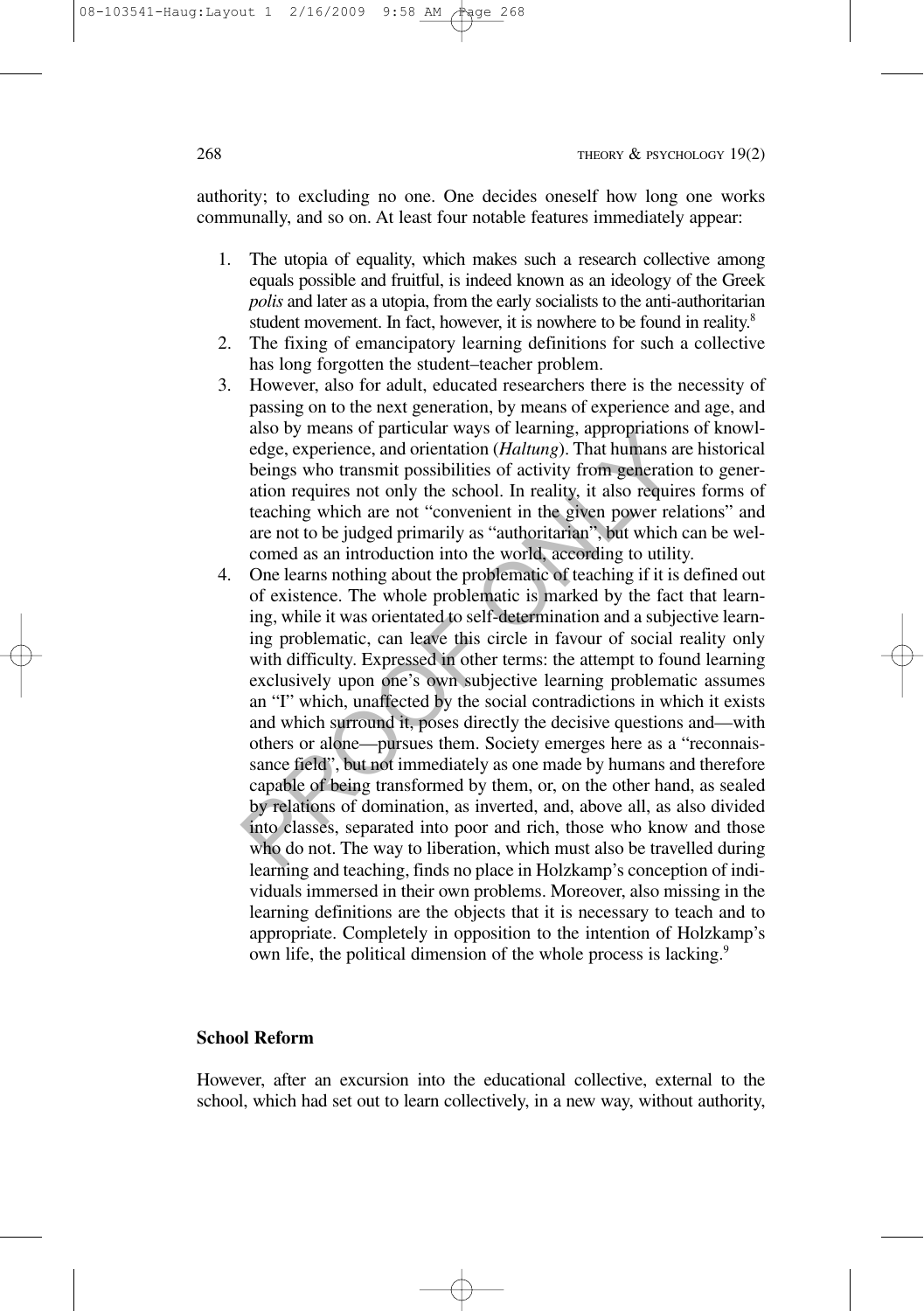For example the congagion also to regulary at<br>states would not have the right to have influence on the conflicted<br>the question concerning the teachers is dropped as trivial, leavin<br>metimes it comes into view almost in pas but which had then proven itself to be just as restrictive as the school, $10$ Holzkamp returns to the school in order to work out just how much it was, after all, not worthwhile to transform the school with the new definitions forged for the purpose of expansive learning. There is a short summary of school reform discussions which are essentially centred on the "opening of the school" or its connection to the reality outside the school. Holzkamp (1993) notes briefly that in this he didn't really discover possibilities "for transforming the school from a place of defensively normalized learning into a workshop dominated by expansive learning" (p. 537). The perspective is that "the students themselves [posit together] their own learning process" (p. 541) according to their "own subjective learning problematics". However, these would be immediately withdrawn by obligations, for example the obligation also to regularly attend the chosen course; the students would not have the right to have influence on the content, and so on. The question concerning the teachers is dropped as trivial, leaving no doubts. Sometimes it comes into view almost in passing, when "anticipatorily knowing questions" are eliminated and evaluation by reports or assessment has to give way to "support".11 The teachers themselves are not seen as subjects with emancipatory desires, with or without competencies, with tasks in the division of labour, but rather, appear, as it were, as an effect of Holzkamp's own theoretical definitions, as executors. Their desired qualification would consist exclusively in the capacity to pose questions in such a way that students do not come under pressure. Included in that is the idea that teachers work with students on learning difficulties until they are overcome, so that the goal of the school curriculum, of sending students onto different treadmills in life, is made impossible. Holzkamp sees that his explanations lie close to the conclusion of completely doing away with the traditional school. On the other hand, he sketches out, in concluding, his vision of the school in a few consistent definitions: the goal is

… a school without the division between the official teaching–learning short-circuit and learning subjects set apart from the society, without encirclement movements and universality of evaluation, with the structure of the interpersonal relations of questions which seek knowledge and students requesting support and nurture. (p. 558)

What about teachers' qualifications? From the borrowed standpoint of a student, Holzkamp writes in conclusion the following about the teacher:

> He could answer my questions in such a way that I work out what is going on in a better way; he could help me, with his questions, to find out where I haven't got something and how I can get over that; he could prevent me, by the mode of his problematizations, from kidding myself about something, from unknowingly harming myself, from deceiving myself and others ... and he would sooner bite off his tongue than bore me senseless with know-it-all nonsense and insult the way I express myself with censorship. (p. 561)

Uncannily absent are society and its regular lessons of order, the "damaged goods" which students bring with them and which were the starting point for the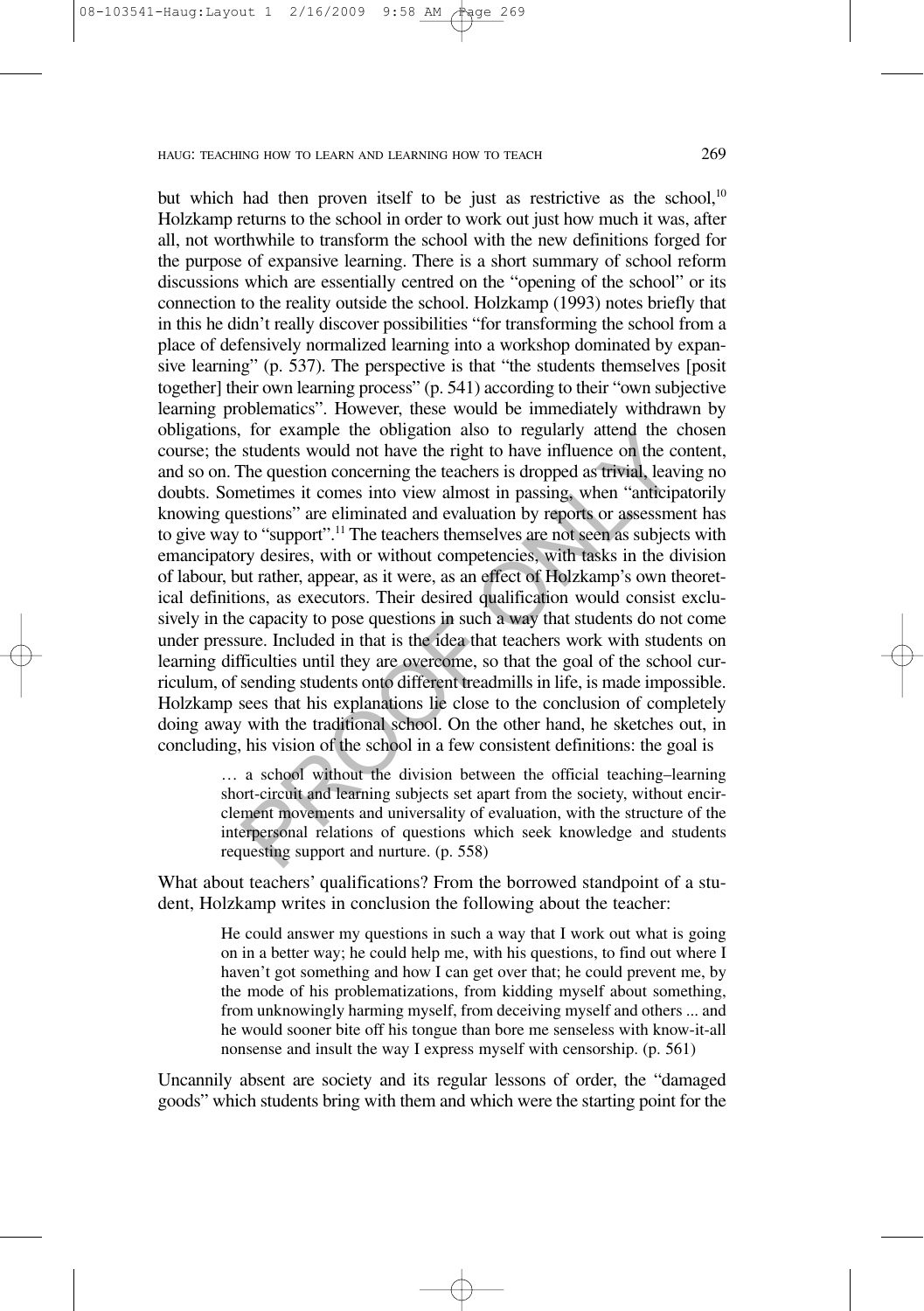problem of forgetting or "unlearning" as a precondition of learning. Also, here it is no longer a case of the shaping of society which would be something to be managed in common. Thus, in the end, the teacher is an "ally" for the selfmovement of a student. Both are on the way to struggling for a society, the one learning from the other, the one teaching the other, as would need to be done with existing knowledge in a society in which another school would be possible.

# **In Conclusion: Discussion with Holzkamp**

iving brought the learning subject into the centre of his the meas. This enables him to develop a systematic critique of theo own learning theory that inquires into the subjective ground solved learning problematics. He co Without doubt, Holzkamp's thinking about learning, teaching, and schooling has the great merit, especially when compared to the usual learning theories, of having brought the learning subject into the centre of his theory about learning. This enables him to develop a systematic critique of theory as well as his own learning theory that inquires into the subjective grounds for the self-posited learning problematics. He comprehends learning as a particular action alongside other actions which active subjects undertake in the world. One grasps this action of learning only if one has a problem, that is, if one cannot reach a goal without augmenting one's abilities. The action of learning is distinguished from other actions, therefore, by the reference—an ability—and thus by the duration and subjective ground. Learning is thus always comprehended as intentional. "In fact, for the specification, precisely, of learning problematics, we only consider the reference to intentional learning, that is, learning on the basis of the undertaking of an action specially directed towards learning" (Holzkamp, 1993, p. 183). Included in Holzkamp's analyses is a fundamental critique of the school. It culminates in what he names the "teaching–learning short-circuit". With this concept, he comprehends all attempts to understand the learning of students as determined by the teacher, as if learning could thus be an effect of the effort of the teacher. He thus criticizes the school and teaching in general.

As comprehensive as Holzkamp's critique of the school and the teacher is in its individual details, it nevertheless becomes impossible to pass from his analyses to a definition of teaching and its interactive relation to learning. It also becomes impossible to comprehend the teacher as an organic intellectual (Gramsci) and as him- or herself a learner. On the other hand, I have moved the context of teaching and learning into the centre of my own analysis intentionally drawn from Critical Psychology. The chief displacements in relation to Holzkamp are: to posit the subject not as a fixed entity, but, rather, as contradictory and embedded in contradictory relations, thus making possible both a critique of the subject and self-contradiction. In this process teachers are included as learners. Their chief task is to facilitate the processing of experiences. Based on Gramsci, Brecht, and my own research, I move unlearning, habit, ideology critique, crisis, and contradiction into the centre of my account. However, my critique of Holzkamp takes up the leads that he pursued. Thus it works seriously with the dialectical thought that things are always in flux, that nothing can be assumed to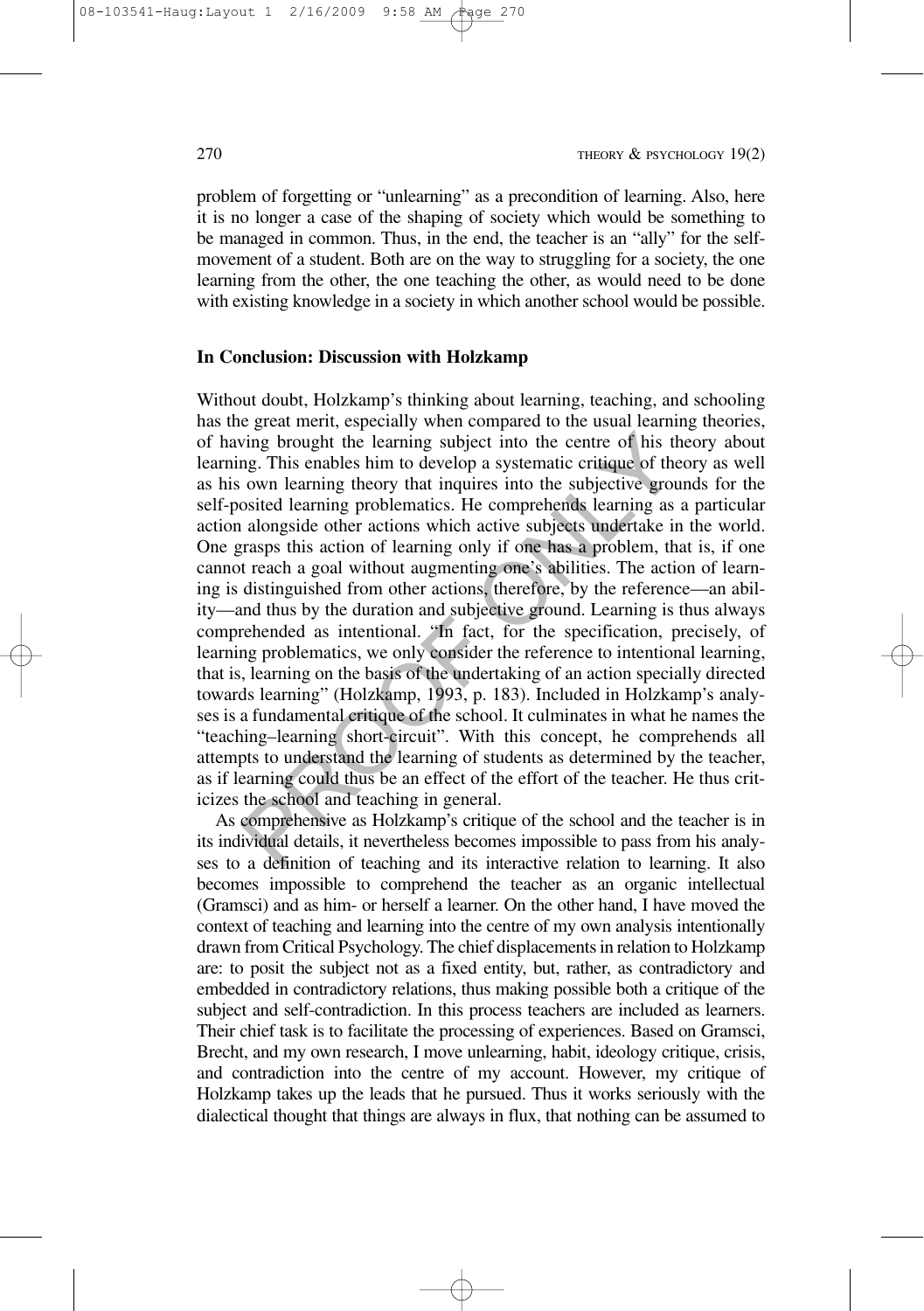be fixed. It argues that the method of concept formation, the reference to reality, how topics are to be thought, and what emancipatory intervention could be—how, therefore, teaching and learning are to be understood—are to be comprehended differently. The discussion is not yet finished.

### **Notes**

- 1. Holzkamp brings in this sentence as well, but cannot make anything relevant out of it (1993, pp. 490, 494); a situation which, in my opinion, is due to his procedure of "realizing" (*verwirklichen*). That is, instead of really departing from everyday life, he derives an idea of everyday experience from theory—or theoretically—and thus he also proceeds when he talks about everyday experiences in the school, instead of departing from real humans in their real connections and relations.
- 2. Virginia Woolf's method can be compared with Socrates' "midwifery", namely, that there is a mass of knowledge in everyday life which had not been acknowledged as such, and that it was necessary to bring it into the light.
- 3. Brecht (1967) also narrated this complicated event in the explication of the contradictions which lie within it. The worker Kalle talked about it in the following way:

tring from real humans in their real connections and relations.<br>
Woolf's method can be compared with Socrates' "midwifery", nat<br>
woolf's method can be compared with Socrates' "midwifery", nat<br>
re is a mass of knowledge in You gave me to understand that you are searching for a land where such a state of affairs reigns such that taxing virtues like patriotism, hunger for freedom, kindness and selflessness are so little necessary as shitting on one's own carpet, servility of the soul, brutality and egoism. Such a state of affairs is socialism; at the same time I draw your attention to the fact that very much would be necessary to reach this goal. That is, the most extreme bravery, the most profound hunger for freedom, the greatest sense of selflessness and the greatest egoism. (p. 1499)

Rosa Luxemburg spoke similarly about the possibility of transformation. In her small text "The Female Worker" ("Die Proletarierin") (1914/1970), she wrote: "For the bourgeois woman with property, her house is the entire world. For the female worker, the entire world is her house: the world with its suffering and joys, with its entire cruelty and rough hewn greatness" (pp. 411–412).

- 4. Gramsci translated Marx's "Veränderung der Umstände und der Erziehung" with "l'ambiente è l'educatore". In the German critical edition of the *Prison Notebooks* (*Die Gefängnishefte*), "l'ambiente" is translated with "Milieu".
- 5. In August 2004 there was a cultural event in a village in the Canary Islands, a village which is indeed affected by tourism and where, of course, a television antenna stands on the roof of every hut as a sign that one is also entertained at a world standard, but, at the same time—or, rather, precisely *not* at the same time—that the old village culture of the extended family is still preserved in many forms. As a communal special event there was free entry to an open-air cinema which had been specially decked out for the film *Matrix Revolution*. The visitors were mostly children of 4 years onwards, while the largest group was children of 7–8 years old. The film "treated", practically, nothing other than violence, which flashed by in quick succession with high-tech media and amazing computer effects. However much it is to a large extent unimaginable for me which imaginary was developed for the children in these circumstances, such a mode of dealing with the world could perhaps be described as a process of substitution, in Benjamin's sense (*Ersetzungsprozess*), and not as an opening of the world (*Weltaufschluss*).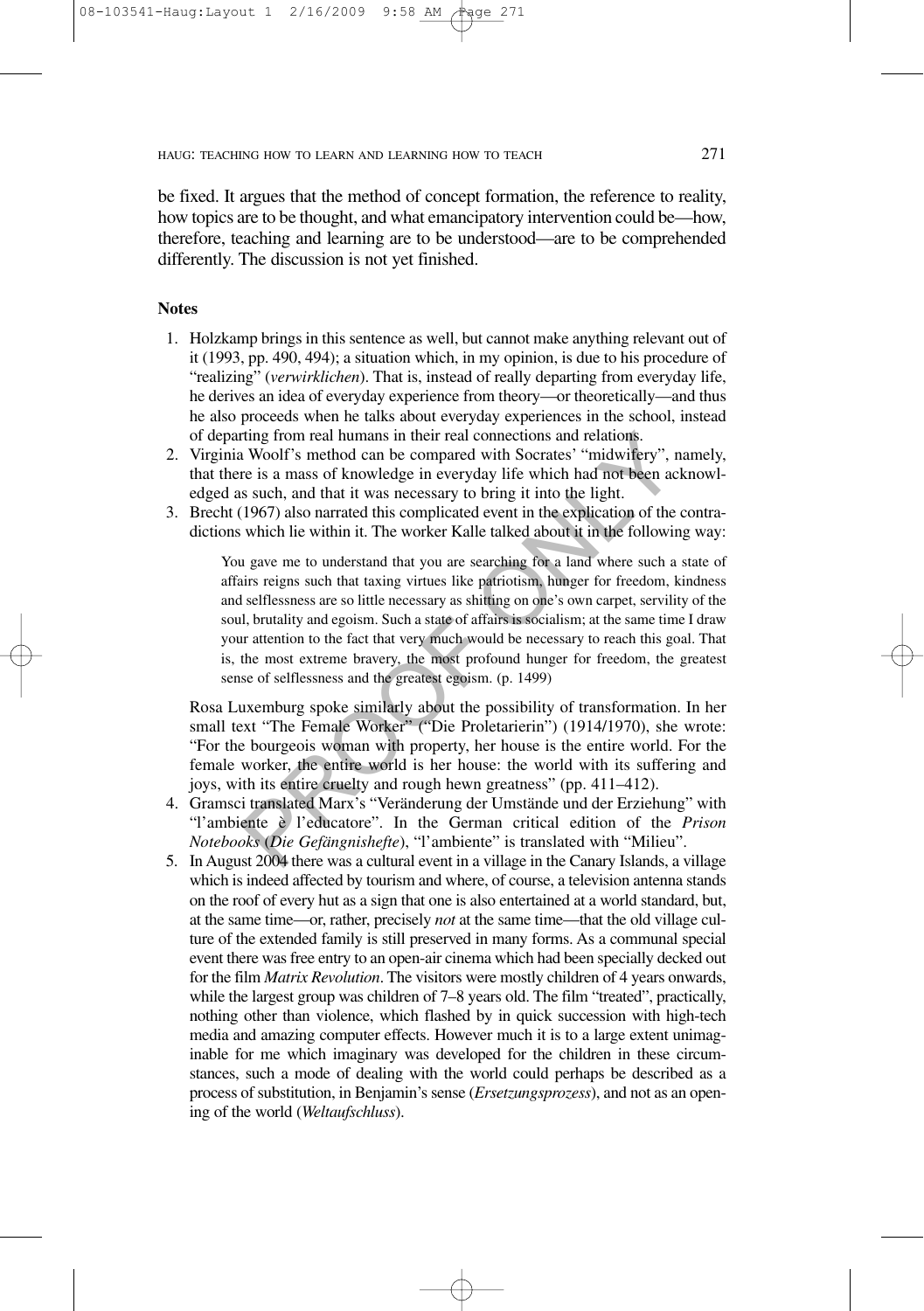6. The new procedure consists, among other elements, in no longer cutting up phrases and texts into single, individual letters, but, rather, in encouraging the students to read entire rows of words and to write without any grammatical or spelling rules which could block the learning process in the early stages. Thus there arise long chains of word objects, initially without spaces between them, which, onomatopoeically placed together, simultaneously give grounds for thinking about the characteristic way of writing the language correctly. Parents are encouraged not to correct the students. According to my only very limited experience, the students can already after one year read long and complicated texts very well and, even if with errors, also write. It gives all the impression of fun, like playing with Lego.

- 7. In some free schools in Germany the teachers have also exorcized the bad reputation which has been ascribed to students by a piece of sophistry. They call themselves *Bezugis*, shortened from *Bezugspersonen*—reference people.
- 8. And incidentally, certainly not in collectives with Klaus Holzkamp, who was an excellent teacher, but determined in a highly authoritarian way what was useful, how the work was to be carried on, which ways led to nothing, and so on.
- non mean case of a mean case of a mean case of a mean content of the polyment of the polyment of the complement teacher, but determined in a highly authoritarian way what we went was to be carried on, which was been allowe 9. As usual, also here the reality-excerpts, the substantiating references, which Holzkamp advances in order to make his claims clear are to be understood only against subjective resistance—particularly when one has lived through and in the movement which he judges. Thus, he imagines a women's group which would like to gain an "insight into the patriarchal mechanisms of women's oppression", and claims that

… whoever wanted to bring for common consideration within such learning processes, for example, whether the construct "patriarchy" really contributed to the comprehension of women's oppression, or whether it was not, rather, a cliché in place of analysis ... this woman or man had not given a constructive contribution according to the standard of the prescriptive consensus of the respective learning group, would not have learned what was correct. (Holzkamp, 1993, p. 521)

Here it is a case of a retreat or disqualification. I have actually never experienced a women's group with such biased professions of faith. Especially in the case of the question of patriarchy, a glance at the readily available feminist literature would have been enough to see that the concept of patriarchy and the uses of its deployment for the comprehension of women's oppression have been contested for many years. I am searching for a concept for this procedure of propping up difficult theoretical contexts in a populist manner—here, for example, what he names the "thought and praxis figure of instrumental learning formation" (p. 537) through common prejudices which were apparently reported by a third party filled with resentment. For the time being, I'll get by with the concept of "unworked out common-sense examples as proof of a theory". It would have been good to be able to discuss this still with Holzkamp himself.

10. This is incidentally just as customary in schools in Spain as it is in parts of the American school system; although in both cases, it is not bound to the wishes of the children, as Holzkamp proposed.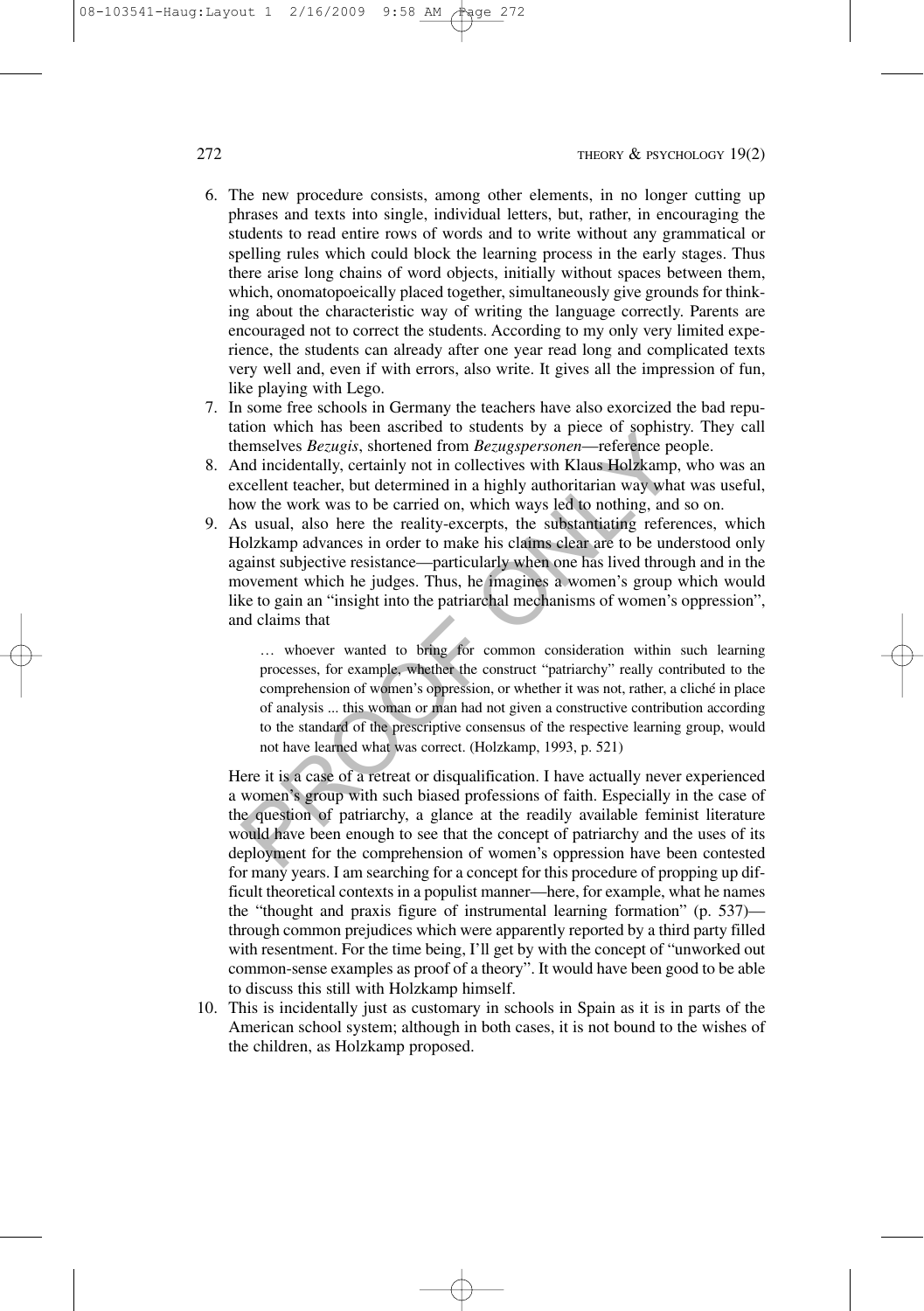### **References**

- Benjamin, W. (1982). *Das Passagenwerk* [The arcade project]. In *Gesammelte Schriften 5,1/5,2*, Frankfurt/M, Germany: Suhrkamp-Verlag.
- Brecht, B. (1967). *Flüchtlingsgespräche* [Refugee conversations]. In *Gesammelte Werke, 14,* Frankfurt/M., Germany: Suhrkamp-Verlag.
- Gramsci, A. (1994). *Gefängnishefte* [Prison notebooks] (10 vols.)*.* Hamburg, Germany: Argument-Verlag.
- Haug, F. (Ed.). (1982). *Sexualisierung der Körper* [Sexualization of the female body]. Berlin/Hamburg, Germany: Argument-Verlag.
- Haug, F. (1993). *Elemente einer Theorie des Ideologischen* [Elements of a theory of the ideological]. Hamburg, Germany: Argument-Verlag.
- Haug, F. (1999). *Vorlesungen zur Einführung in die Erinnerungsarbeit* [Lectures for introduction to memory work]. Hamburg, Germany: Argument-Verlag.
- on to memory work]. Hamburg, Germany: Argument-Verlag.<br>
003). *Lernverhältnisse: Lernbewegungen und Lernblockierungen* [Lea<br>
Learning in motion and learning blockages]. Hamburg, Germany: Argur<br>
K. (1993). *Lernen. Eine Gru* Haug, F. (2003). *Lernverhältnisse: Lernbewegungen und Lernblockierungen* [Learning relations: Learning in motion and learning blockages]. Hamburg, Germany: Argument-Verlag.
- Holzkamp, K. (1993). *Lernen. Eine Grundlegung* [Learning: A foundation]. Frankfurt, Germany: Campus-Verlag.
- Lave, J., & Wenger, E. (1991). *Situated learning: Legitimate peripheral participation*. Cambridge, UK: Cambridge University Press.
- Luxemburg, R. (1970). Die Proletarierin [The female worker]. In *Gesammelte Werke, 3* (pp. 410–413). Berlin, Germany: Dietz-Verlag. (Original work published 1914)
- Marx, K. (1998). *Thesen über Feuerbach* [Theses on Feuerbach]. In *MEW, 3*. Berlin, Germany: Dietz-Verlag. (Original work published 1845)
- Weiss, P. (1976). *Die Ästhetik des Widerstands* [The aesthetics of resistance] (Vol. 1). Frankfurt, Germany: Suhrkamp-Verlag.
- Woolf, V. (1938). *Three guineas*. London: Hogarth.

ACKNOWLEDGEMENTS. Thanks to Peter Thomas for his translation of this manuscript, including all quotes from non-English sources.

FRIGGA HAUG is Professor of Sociology and Social Psychology at the Hamburg University for Economy and Politics. Her recent research and publications concern relations of learning, memorywork, Rosa Luxemburg and the art of politics, and the 'four-in-one perspective' as a women's utopia. She is President of the Institute for Critical Theory. ADDRESS: Wittumhalde 5, 73732 Esslingen/Neckar, Germany. [email: friggahaug@inkrit.org]